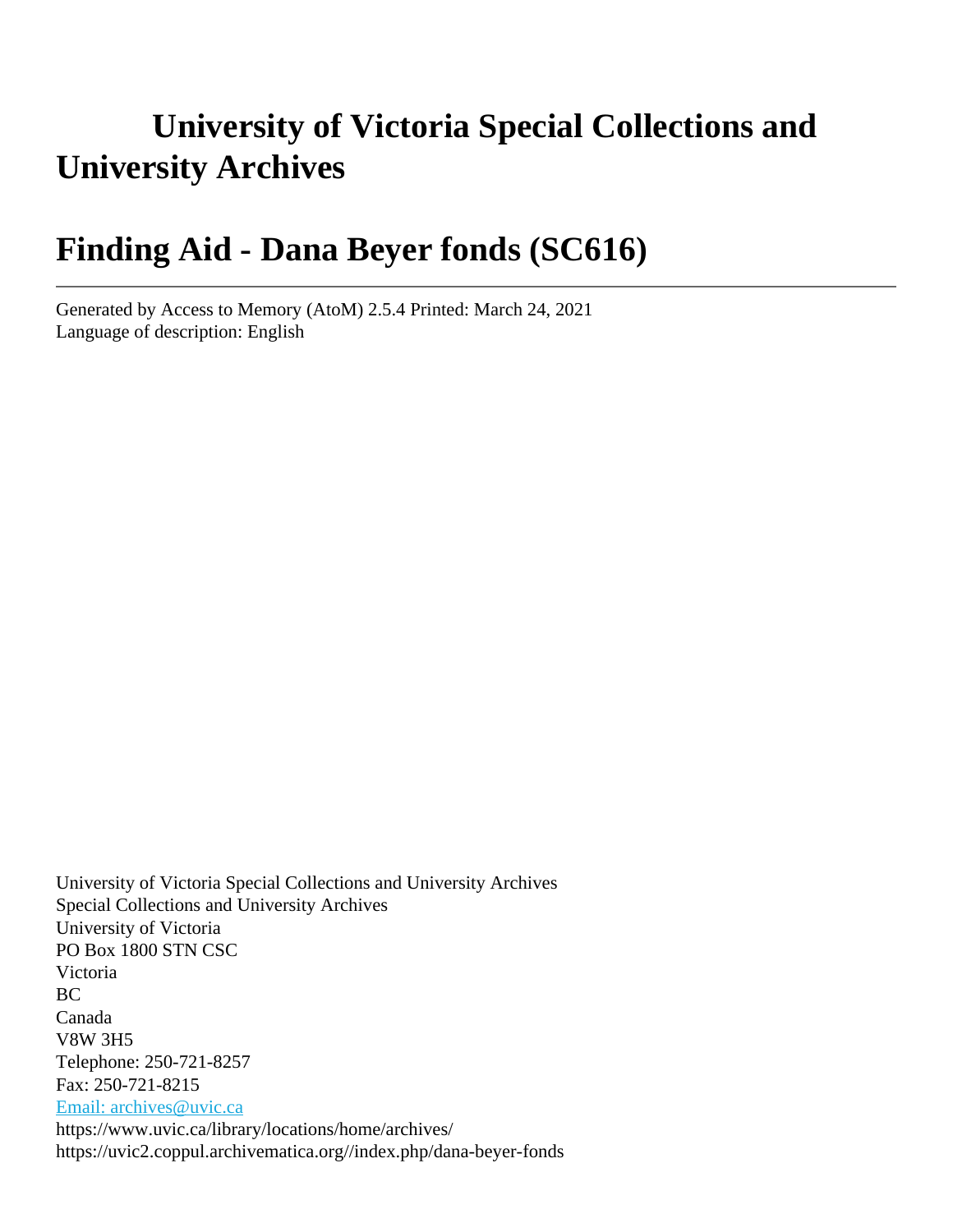# **Table of contents**

| SC616-2020-014-01-1.12, National Center for Transgender Equality (2004-2011)  12                 |  |
|--------------------------------------------------------------------------------------------------|--|
|                                                                                                  |  |
|                                                                                                  |  |
|                                                                                                  |  |
| SC616-2020-014-01-1.16, Testimonies, correspondence re: Bill 23-07, Non-Discrimination -- Gender |  |
|                                                                                                  |  |
| SC616-2020-014-01-1.17, Washington Psychiatric Society Task Force on Gender Identity Disorder    |  |
|                                                                                                  |  |
|                                                                                                  |  |
|                                                                                                  |  |
|                                                                                                  |  |
|                                                                                                  |  |
|                                                                                                  |  |
|                                                                                                  |  |
|                                                                                                  |  |
| SC616-2020-014-02-1.8, 2006 campaign literature by other candidates (2006-2016, chiefly          |  |
|                                                                                                  |  |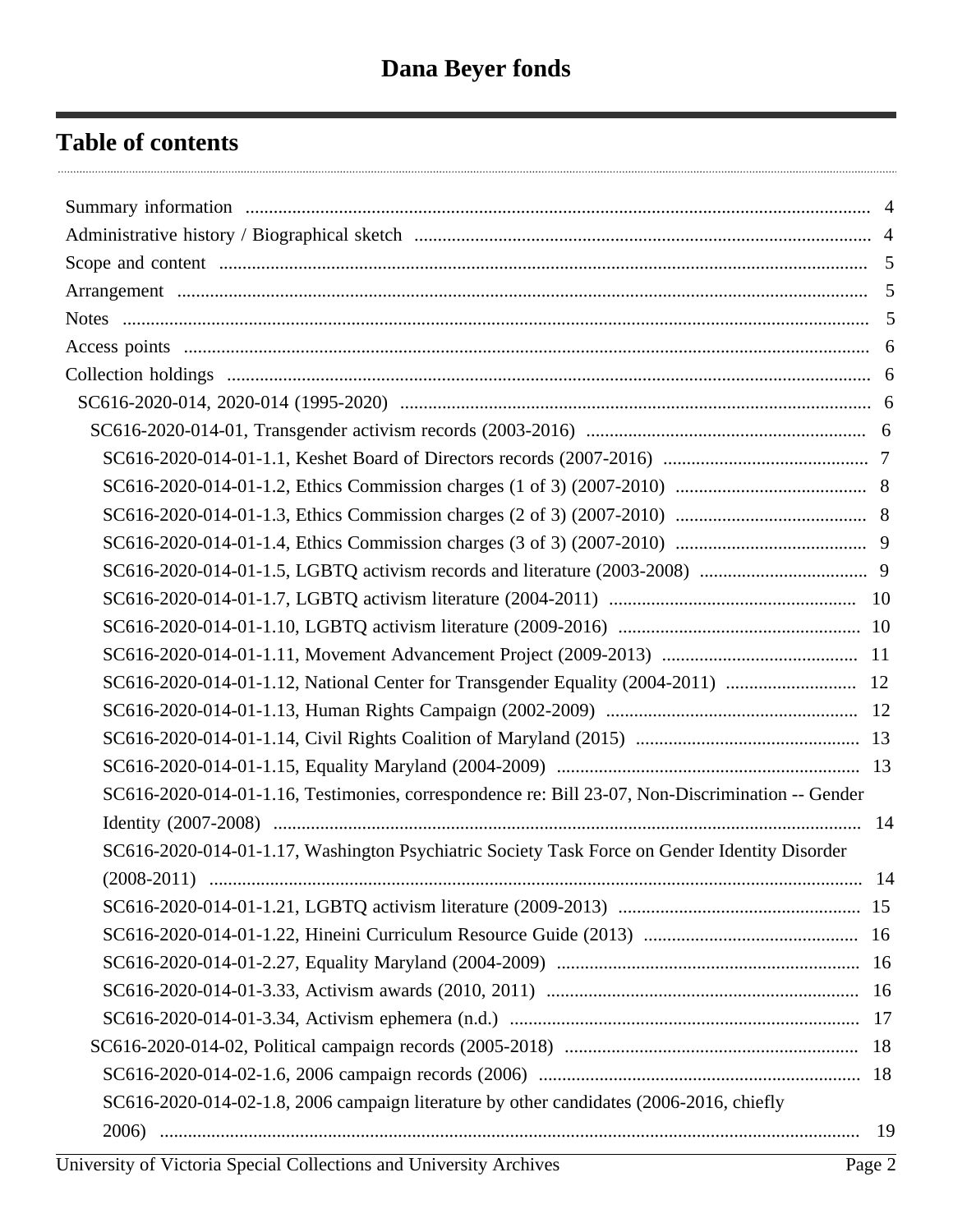# **Dana Beyer fonds**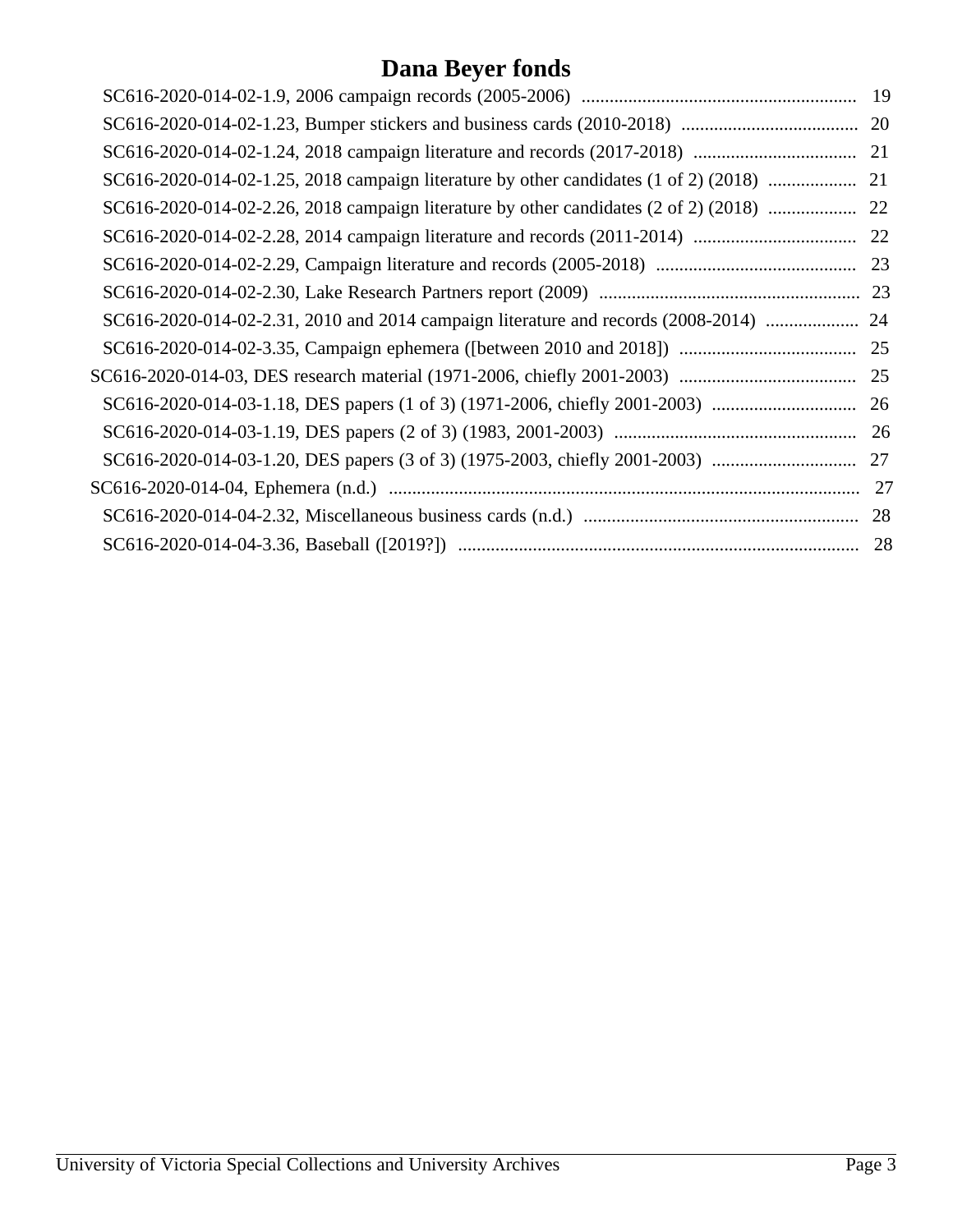| <b>Repository:</b>           | University of Victoria Special Collections and University Archives                                                                                                                                                                                                                  |
|------------------------------|-------------------------------------------------------------------------------------------------------------------------------------------------------------------------------------------------------------------------------------------------------------------------------------|
| <b>Title:</b>                | Dana Beyer fonds                                                                                                                                                                                                                                                                    |
| ID:                          | SC616                                                                                                                                                                                                                                                                               |
| Date:                        | 1995-2019 (date of creation)                                                                                                                                                                                                                                                        |
| Language:                    | English                                                                                                                                                                                                                                                                             |
| <b>Physical description:</b> | 45 cm of textual records and other material                                                                                                                                                                                                                                         |
| Note [generalNote]:          | Donation included the children's book The Purim Superhero by<br>Elisabeth Kushner (illustrated by Mike Byrne), produced by the<br>Keshet organization; this title has been catalogued in the University<br>of Victoria Libraries' Curriculum Collection, call number 823<br>K87P87. |

# <span id="page-3-0"></span>**Summary information**

# <span id="page-3-1"></span>**Administrative history / Biographical sketch**

#### **Note**

Dana Beyer, M.D. is an American activist, politician, and retired eye surgeon. She was born February 2, 1952 in New York, New York. In 1974 she graduated with a Bachelor of Arts from Cornell University, and in 1978 she graduated from the University of Pennsylvania School of Medicine as a Doctor of Medicine. She currently resides in Chevy Chase, Maryland and has two sons.

With colleagues Drs. Scott Kerlin (University of Victoria) and Milton Diamond (University of Hawai'i at M#noa), Beyer conducted research on the impact of in-utero exposure to diethylstilbestrol (DES), an endocrine disrupting compound given during pregnancy to prevent miscarriage and stillbirth. Their findings suggested that the drug causes intersexuality and transgender expression in human beings. They presented their findings to the International Behavioral Development Symposium in 2005. Beyer was also medical advisor for the DES Sons International Network listserv.

After retiring from her career as eye surgeon, Beyer became involved in activism and politics. She is a transgender activist and has sat on boards of many LGBTQ rights organizations, including the Human Rights Campaign, Equality Maryland, the National Center for Transgender Equality, the National Gay and Lesbian Task Force, and the Civil Rights Coalition of Maryland. Beyer has fought for anti-discrimination legislation in Maryland which would increase protections and rights of transgender people. In 2008 Beyer was the subject of an investigation by the Ethics Commission of Maryland for harassing petitioners against this legislation, and she subsequently filed a complaint for discrimination and rights violation. She was part of the DSM-V Task Force for Gender Identity Disorder, which was renamed Gender Dysphoria in 2012. In 2011 she co-founded Gender Equality Maryland and operated as the executive director until 2018. She won the 2010 Community Advocacy award from the Capital Area Gay & Lesbian Chamber of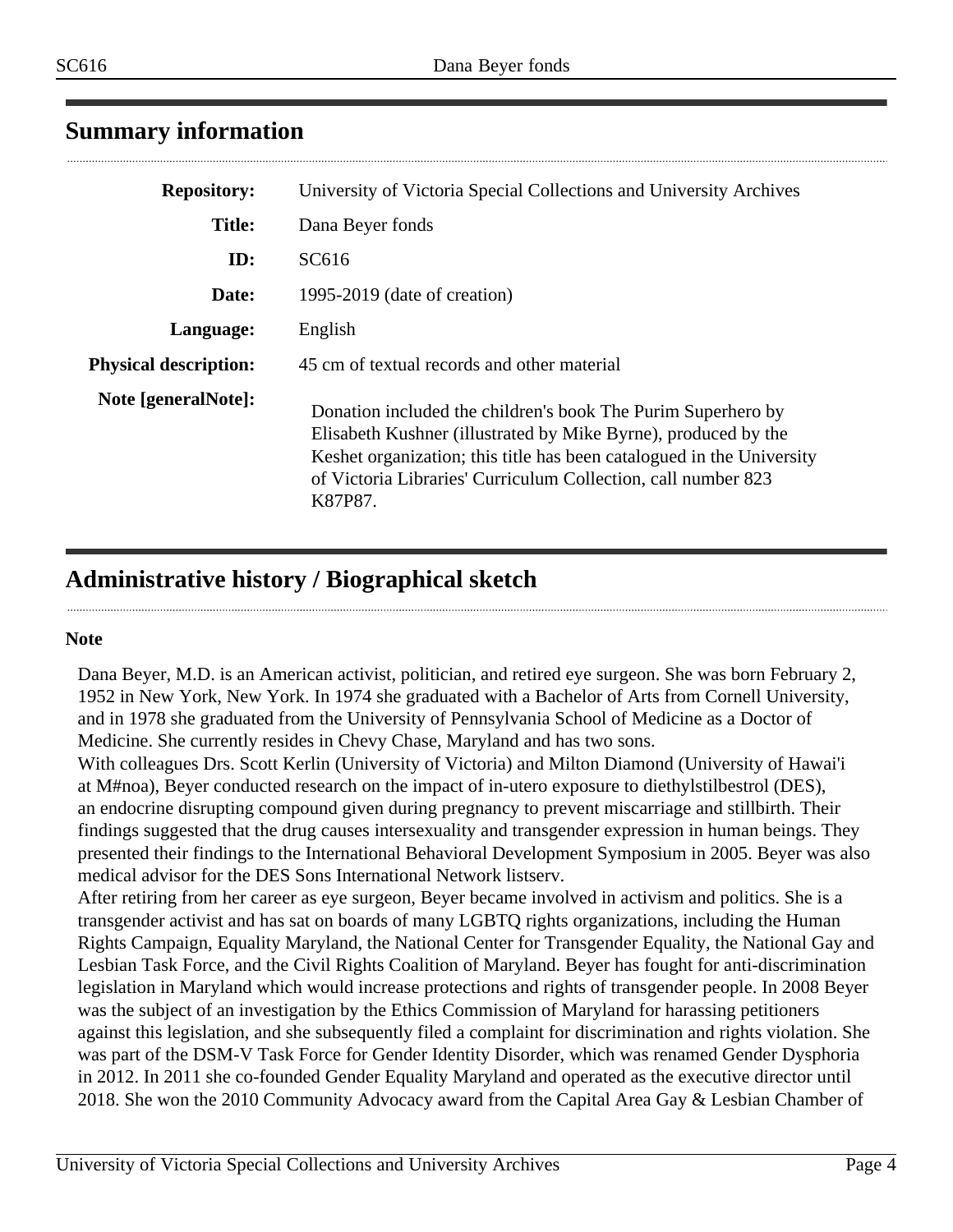SC616 Dana Beyer fonds

Commerce, the 2011 Best Transgender Advocate award from the Washington Blade, and was inducted into the Montgomery County Human Rights Hall of Fame in 2014.

Beyer is Jewish and has also been involved with Jewish LGBTQ organizations. She sat on the Keshet Board of Directors, an organization which promotes the inclusion of LGBTQ Jews in Jewish life. She currently sits on the board of A Wider Bridge, the North American organization which promotes LGBTQ inclusion in Israel and equality for Israel, through cultivating constructive engagement. She is also Regional Advocacy Chair for J Street, a national organization which advocates for diplomacy with Israel and a peaceful two-state solution.

Beyer identifies as a Progressive Democrat and was the first transgender candidate for State Senate in American history. She ran three unsuccessful campaigns for public office: State Delegate in 2010, and State Senator in 2014 and 2018. She supported Hillary Clinton's candidacy in the 2016 U.S. presidential election.

# <span id="page-4-0"></span>**Scope and content**

The fonds consists of textual records and objects documenting Dr. Dana Beyer's LGBTQ activism, political campaigns, and medical research. Series consists of material from original accession, and is arranged into four subseries: activism records, political campaign records, DES research material, and ephemera.

# <span id="page-4-2"></span>**Notes**

#### **Title notes**

**Source of title proper:** Title based on contents of fonds.

#### **Immediate source of acquisition**

Material was donated by Dana Beyer in 2019.

#### <span id="page-4-1"></span>**Arrangement**

Original order has been preserved.

# **Finding aids**

Finding aid available; file-level control.

#### **Other notes**

- **Publication status**: Published
- **Status description:** Final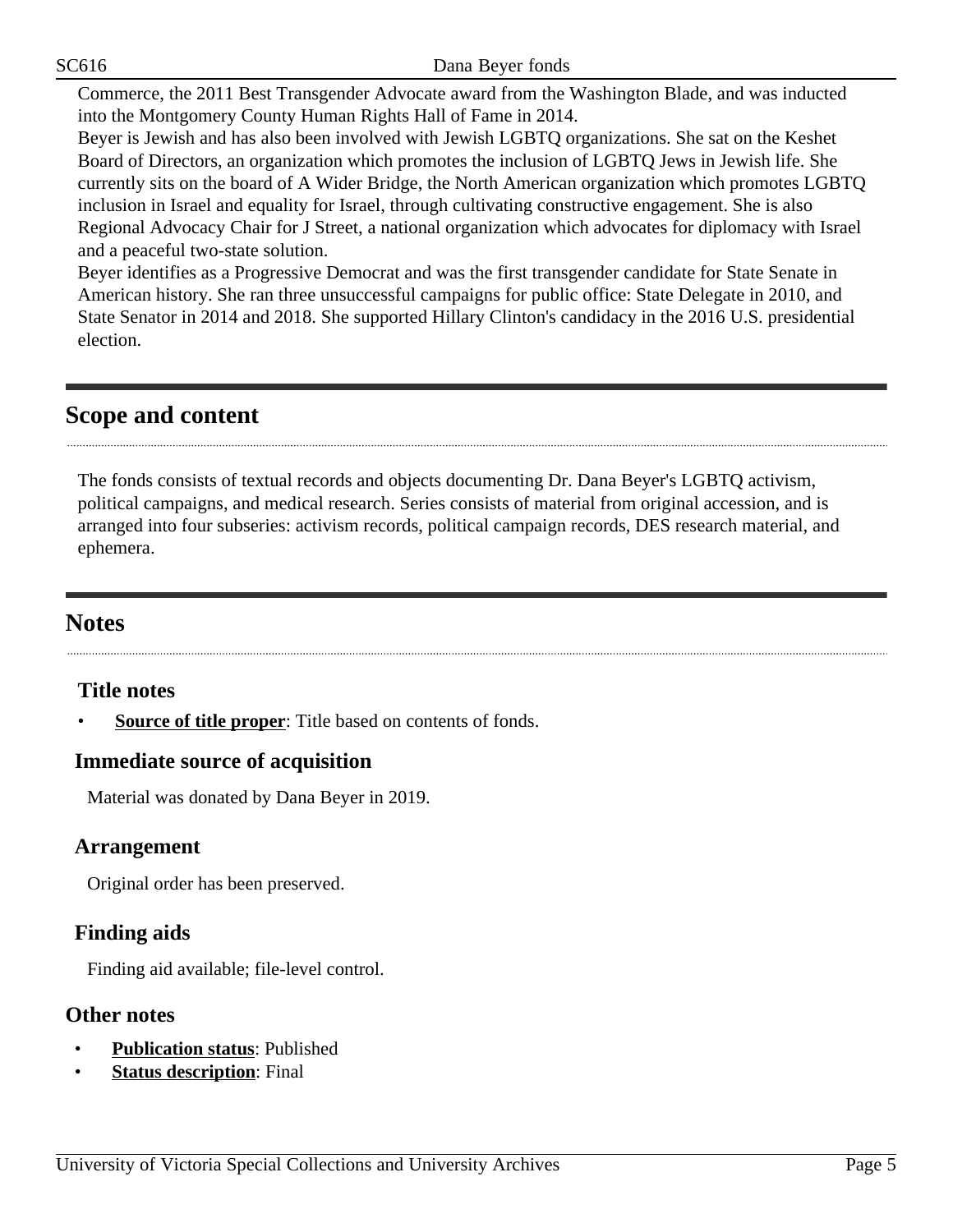# <span id="page-5-0"></span>**Access points**

- Textual record (documentary form)
- Object (documentary form)
- advertisements (documentary form)
- programs (documents) (documentary form)
- correspondence (documentary form)
- broadsides (notices) (documentary form)
- clippings (information artifacts) (documentary form)
- Education (subject)
- Health and social services (subject)
- Law and justice (subject)
- Politics (subject)
- Transgender people--Civil rights (subject)
- Women (subject)
- Maryland--Montgomery County (place)

# <span id="page-5-1"></span>**Collection holdings**

# <span id="page-5-2"></span>**Series: SC616-2020-014 - 2020-014**

Title: 2020-014

ID: SC616-2020-014

Date: 1995-2020 (date of creation)

Scope and content:

Series consists of material from original accession.

Language of the material:

English

Publication status:

Published

Access points:

• Textual record (documentary form)

# <span id="page-5-3"></span>**Subseries: SC616-2020-014-01 - Transgender activism records**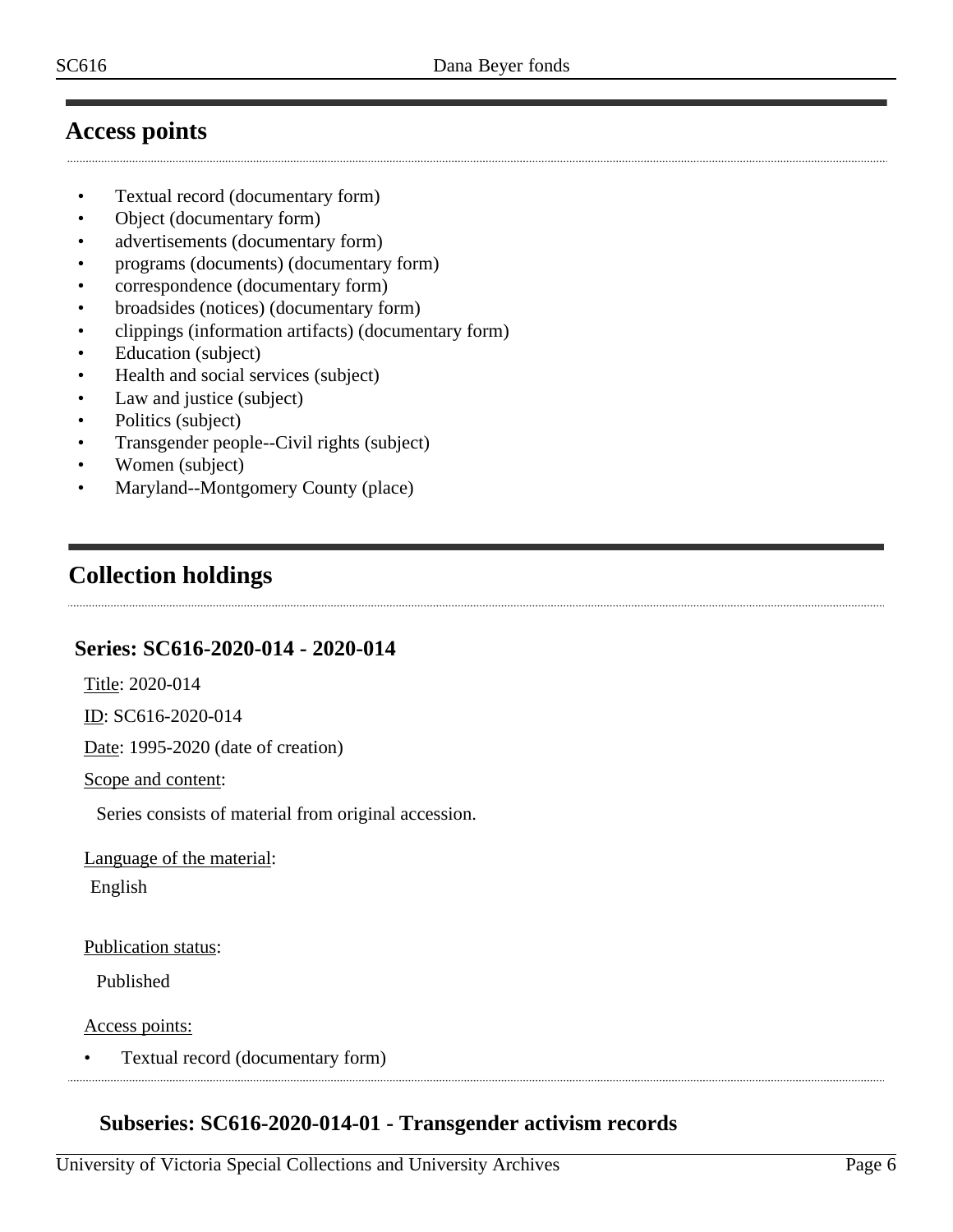Title: Transgender activism records

ID: SC616-2020-014-01

Date: 2003-2016 (date of creation)

Scope and content:

Subseries documents Dana Beyer's involvement with LGBTQ organizations and activism for equal rights of transgender people. Material includes activism literature, administrative documents, correspondence, reports, conference material, official documents, and testimonials. Material also includes awards and buttons.

Subseries also documents the Montgomery Ethics Commission's investigation into Dana Beyer's alleged harassment of petitioners, and Beyer's subsequent complaint of discrimination and violation of her civil rights. Records were produced chiefly in response to interrogatories and document requests. Material includes correspondence, news articles, Ethics Commission meeting minutes, web page printouts, legislative acts, affidavits, 911 call and interview transcripts, notes, and petitioners' records.

Physical description: 22 cm of textual records and other material

Language of the material:

English

Publication status:

Published

Access points:

• Textual record (documentary form)

# <span id="page-6-0"></span>**File: SC616-2020-014-01-1.1 - Keshet Board of Directors records**

Title: Keshet Board of Directors records

ID: SC616-2020-014-01-1.1

Date: 2007-2016 (date of creation)

Scope and content:

File consists of records from the Keshet Board of Directors which were originally housed in a ring binder. Documents are separated into general information, meeting materials, budgets and financial reports, by-laws, sample Keshet Press publications, and sample promotional materials.

Physical description: 2.5 cm of textual records

Language of the material: English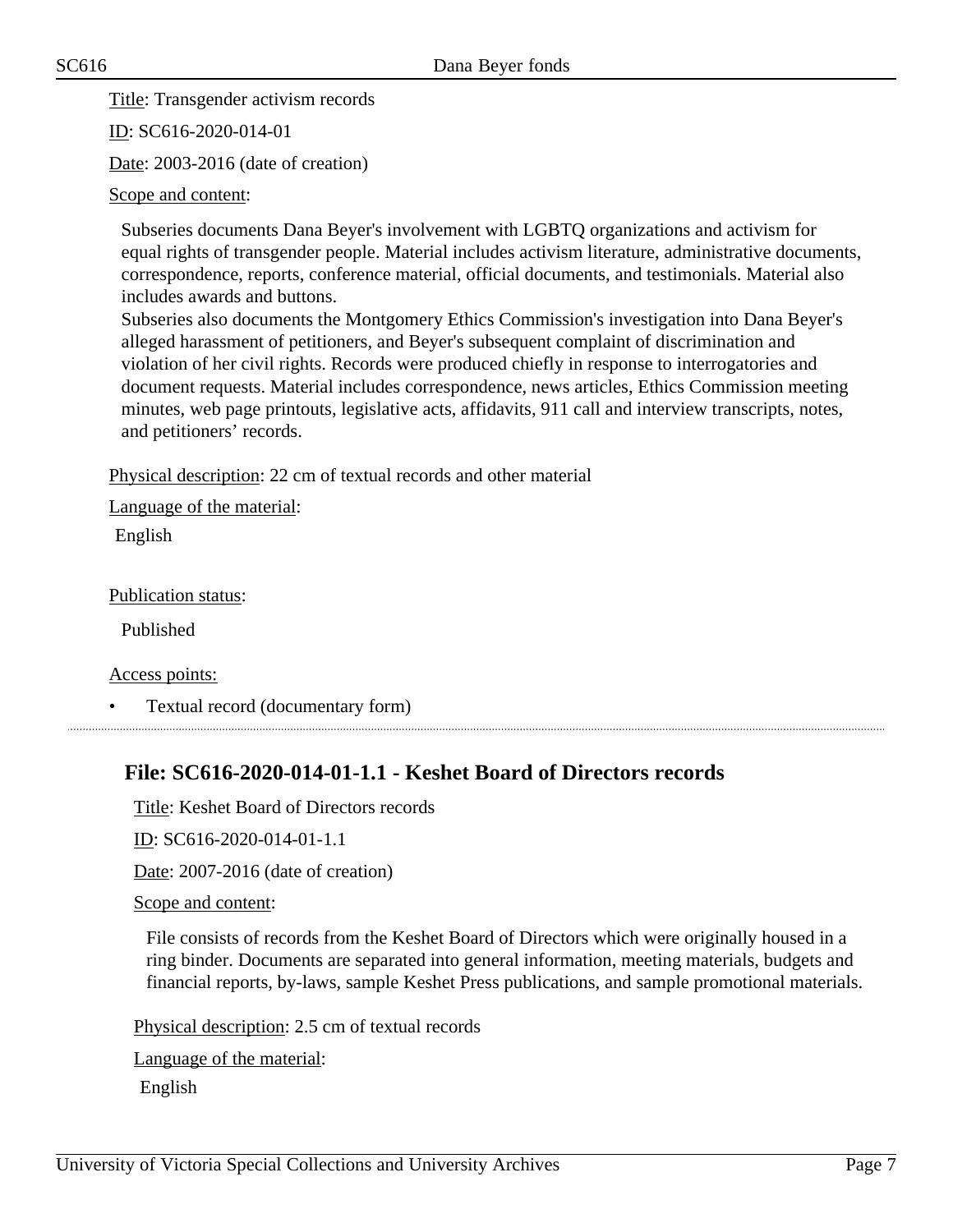#### Publication status:

Published

#### Access points:

• Textual record (documentary form)

# <span id="page-7-0"></span>**File: SC616-2020-014-01-1.2 - Ethics Commission charges (1 of 3)**

Title: Ethics Commission charges (1 of 3) ID: SC616-2020-014-01-1.2 Date: 2007-2010 (date of creation) Physical description: 1.5 cm of textual records Language of the material: English Note [generalNote]: File is 1 of 3.

Publication status:

Published

Access points:

• Textual record (documentary form)

#### <span id="page-7-1"></span>**File: SC616-2020-014-01-1.3 - Ethics Commission charges (2 of 3)**

Title: Ethics Commission charges (2 of 3) ID: SC616-2020-014-01-1.3 Date: 2007-2010 (date of creation) Physical description: 1.5 cm of textual records Language of the material: English Note [generalNote]: File is 2 of 3.

#### Publication status: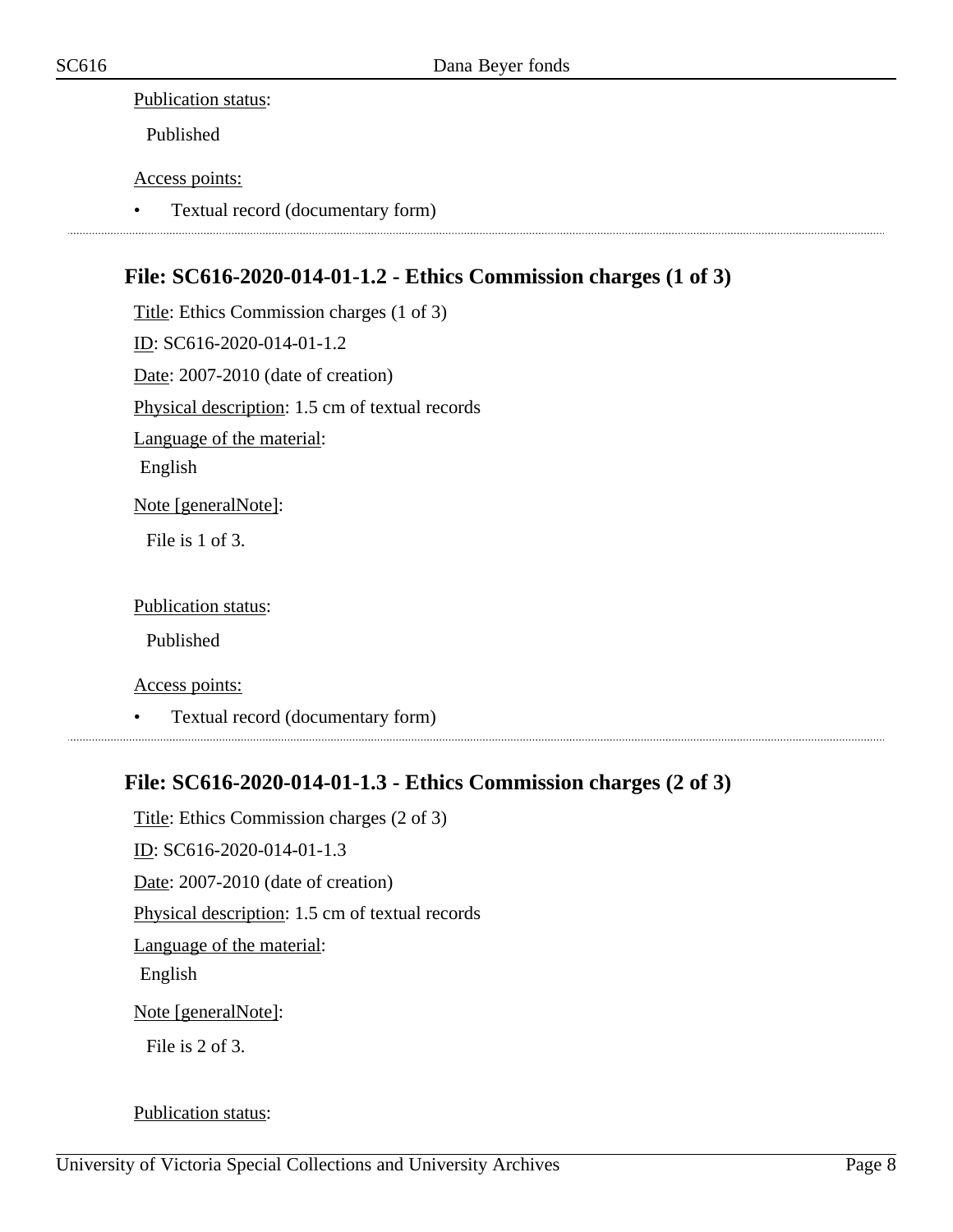#### Published

Access points:

• Textual record (documentary form)

#### <span id="page-8-0"></span>**File: SC616-2020-014-01-1.4 - Ethics Commission charges (3 of 3)**

Title: Ethics Commission charges (3 of 3) ID: SC616-2020-014-01-1.4 Date: 2007-2010 (date of creation) Physical description: 2 cm of textual records Language of the material: English Note [generalNote]:

File is 3 of 3.

Publication status:

Published

Access points:

• Textual record (documentary form)

#### <span id="page-8-1"></span>**File: SC616-2020-014-01-1.5 - LGBTQ activism records and literature**

Title: LGBTQ activism records and literature

ID: SC616-2020-014-01-1.5

Date: 2003-2008 (date of creation)

Scope and content:

File consists of material produced during Dana Beyer's activity with B Stigma-Free, the Harry Benjamin International Gender Dysphoria Association, DES Sons' International Support Network, and the Washington Psychiatric Society Task Force on Gender Identity Disorder. Records include correspondence, Certificate of Membership, car magnet, and conference presentations.

Physical description: \* 1 cm of textual records

\* 1 magnet

Language of the material: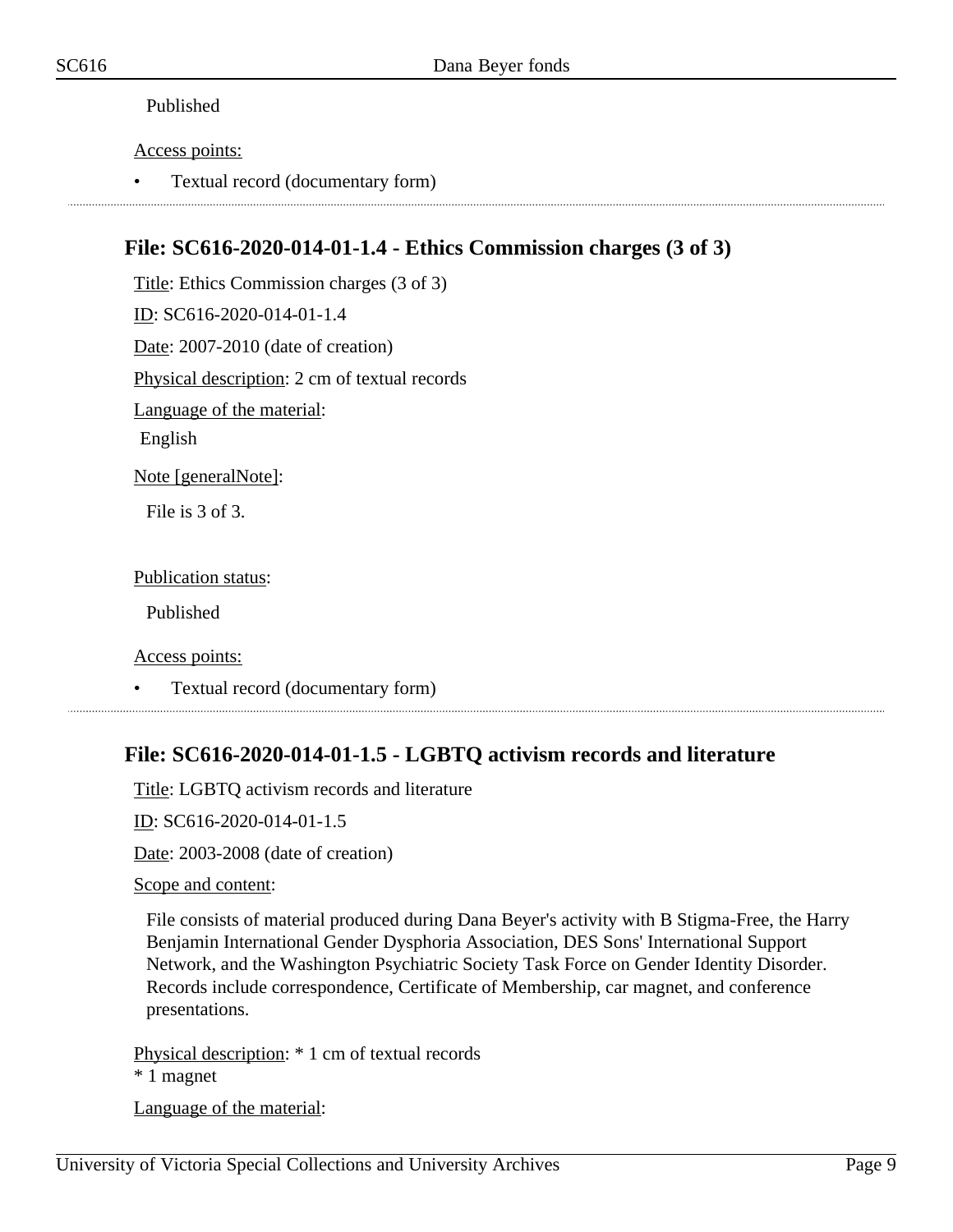English

Publication status:

Published

Access points:

- Textual record (documentary form)
- Object (documentary form)

# <span id="page-9-0"></span>**File: SC616-2020-014-01-1.7 - LGBTQ activism literature**

Title: LGBTQ activism literature

ID: SC616-2020-014-01-1.7

Date: 2004-2011 (date of creation)

Scope and content:

File consists of literature produced by LGBTQ activist groups, including the Williams Institute, National Gay and Lesbian Task Force, Equality Maryland, National Center for Transgender Equality, One Kalamazoo, and American Foundation for Equal Rights. File also includes political flyers and correspondence.

Physical description: .5 cm of textual records

Language of the material:

English

Publication status:

Published

Access points:

• Textual record (documentary form)

# <span id="page-9-1"></span>**File: SC616-2020-014-01-1.10 - LGBTQ activism literature**

Title: LGBTQ activism literature

ID: SC616-2020-014-01-1.10

Date: 2009-2016 (date of creation)

Scope and content:

File contains literature from LGBTQ activism organizations. Records include OutGiving conference material, report titled "2008 State of the States Report: A Survey Assessing the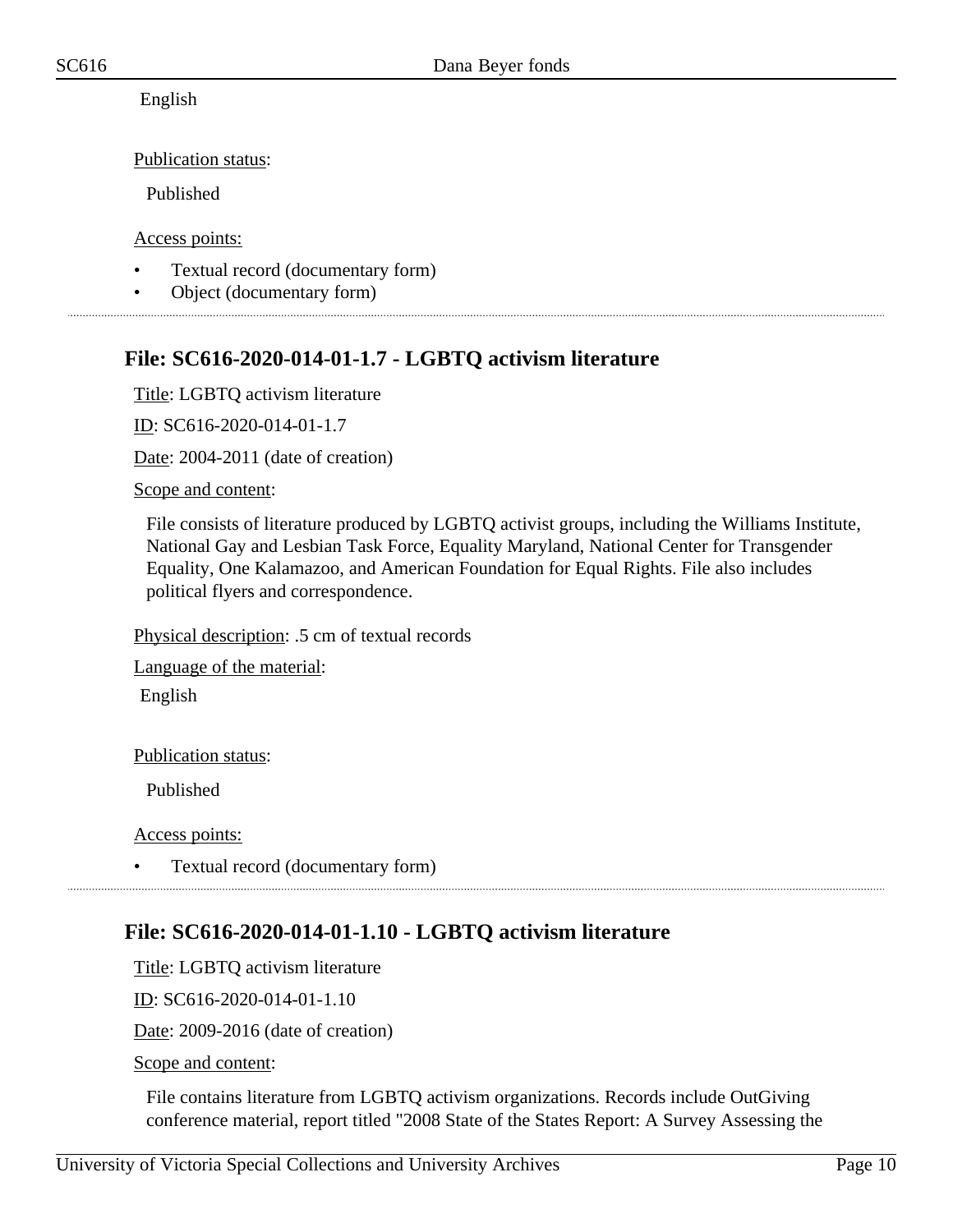SC616 Dana Beyer fonds

Capacity of State-Based Lesbian, Gay, Bisexual, and Transgender Advocacy Organizations", pamphlet titled "Senior Executives in State and Local Government", and itinerary for the "2016 Jewish Federations of North America LGBTQ Mission to Israel".

Physical description: 1.5 cm of textual records

Language of the material:

English

Publication status:

Published

Access points:

• Textual record (documentary form)

#### <span id="page-10-0"></span>**File: SC616-2020-014-01-1.11 - Movement Advancement Project**

Title: Movement Advancement Project

ID: SC616-2020-014-01-1.11

Date: 2009-2013 (date of creation)

Scope and content:

File consists of bound reports produced by the Movement Advancement Project and other LGBTQ organizations of which Dana Beyer was a member, such as the National Center for Transgender Equality. Reports consist of the following:

"Advancing Transgender Equality: A Guide for LGBT Organizations and Funders";

"Talking About Transgender-Inclusive Non-Discrimination Laws";

"A Broken Bargain: Discrimination, Fewer Benefits and More Taxes for LGBT Workers -- Executive Summary"; and

"A Broken Bargain: Discrimination, Fewer Benefits and More Taxes for LGBT Workers -- Full Report".

Physical description: 1.5 cm of textual records

Language of the material:

English

Publication status:

Published

Access points:

• Textual record (documentary form)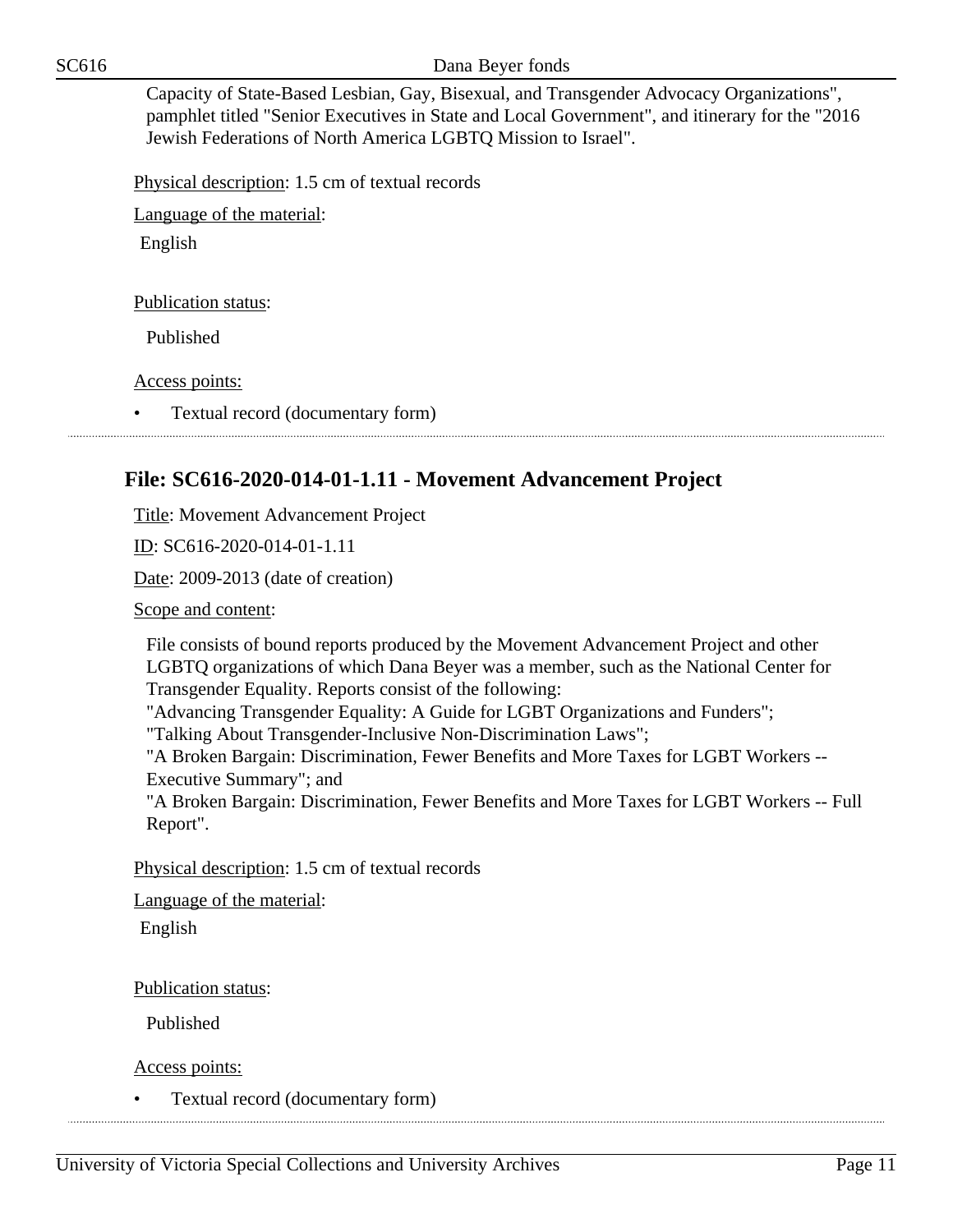#### <span id="page-11-0"></span>**File: SC616-2020-014-01-1.12 - National Center for Transgender Equality**

Title: National Center for Transgender Equality

ID: SC616-2020-014-01-1.12

Date: 2004-2011 (date of creation)

Scope and content:

File consists of material from Dana Beyer's time on the National Center for Transgender Equality Board of Governers, during which the organization petitioned for the Employment Non-Discrimination Act and Senate Bill 698, which would expand hate crimes protection based on gender identity and sexual orientation. Records include financial and administrative documents, testimonials, legislation proposals, and report titled "Injustice at Every Turn: A Report of the National Transgender Discrimination Survey -- Executive Summary".

Physical description: .5 cm of textual records

Language of the material:

English

Publication status:

Published

Access points:

• Textual record (documentary form)

# <span id="page-11-1"></span>**File: SC616-2020-014-01-1.13 - Human Rights Campaign**

Title: Human Rights Campaign

ID: SC616-2020-014-01-1.13

Date: 2002-2009 (date of creation)

Scope and content:

File consists of material from Dana Beyer's term on the Human Rights Campaign Board of Governors. Records include her award for "Exceptional Work on a Ballot Measure Campaign" in 2009, committee member and contact lists, board rosters, and article from HRC Quarterly titled "Landmark Research Reveals Strong Support for Transgender Americans".

Physical description: 1 cm of textual records

Language of the material:

English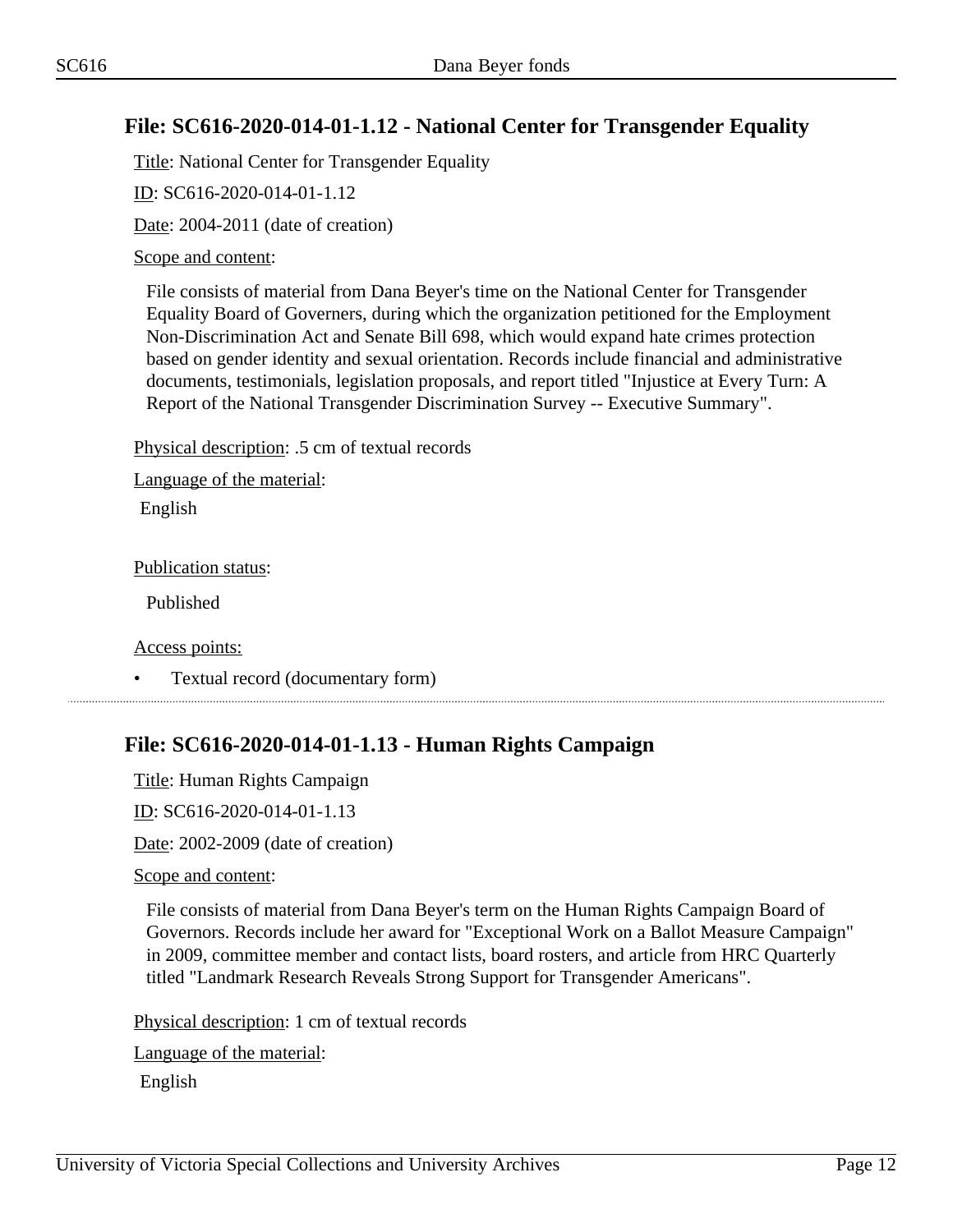#### Publication status:

Published

#### Access points:

• Textual record (documentary form)

#### <span id="page-12-0"></span>**File: SC616-2020-014-01-1.14 - Civil Rights Coalition of Maryland**

Title: Civil Rights Coalition of Maryland

ID: SC616-2020-014-01-1.14

Date: 2015 (date of creation)

Scope and content:

File consists of material from Dana Beyer's involvement with the Civil Rights Coalition of Maryland. Records include meeting records, Membership Criteria & Application, by-laws, directories, and document from the Montgomery County Office of Human Rights titled "BCC Policy Updates and Orientation for the Committee on Hate Violence", of which Beyer was a member.

Physical description: 1 cm of textual records

Language of the material:

English

Publication status:

Published

Access points:

• Textual record (documentary form)

#### <span id="page-12-1"></span>**File: SC616-2020-014-01-1.15 - Equality Maryland**

Title: Equality Maryland

ID: SC616-2020-014-01-1.15

Date: 2004-2009 (date of creation)

Scope and content:

File consists of material from Dana Beyer's involvement with Equality Maryland, and their campaign to legislate protections against discrimination based on gender identity through House Bill 474. Records include correspondence, legislation, and activism literature.

Physical description: 1 cm of textual records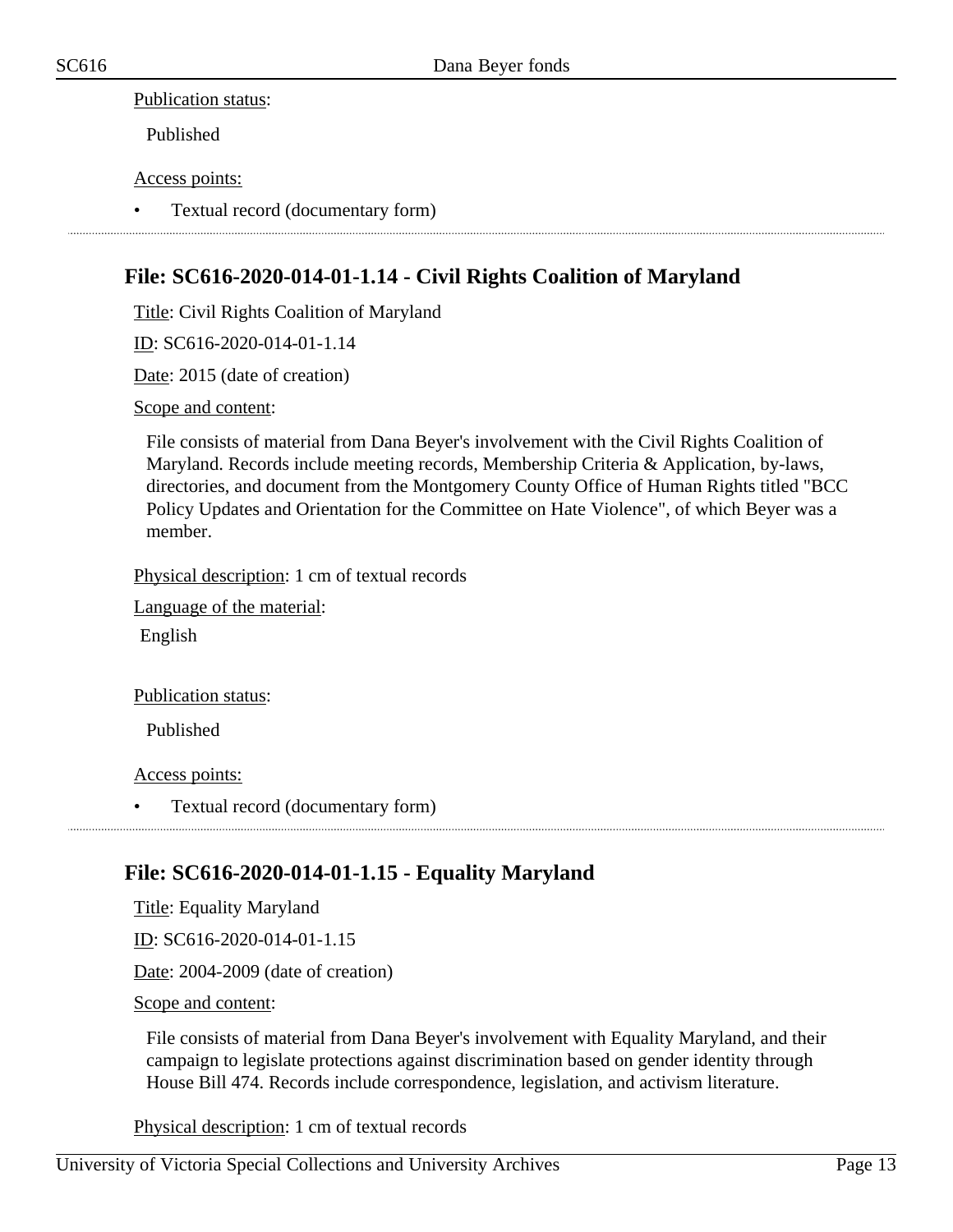Language of the material: English

Publication status:

Published

Access points:

• Textual record (documentary form)

#### <span id="page-13-0"></span>**File: SC616-2020-014-01-1.16 - Testimonies, correspondence re: Bill 23-07, Non-Discrimination -- Gender Identity**

Title: Testimonies, correspondence re: Bill 23-07, Non-Discrimination -- Gender Identity

ID: SC616-2020-014-01-1.16

Date: 2007-2008 (date of creation)

#### Scope and content:

File consists of testimonies and correspondence arguing in favour of or against Bill 23-07, which was brought before the Council of Montgomery on October 2, 2007. The bill proposed adding protection against gender identity discrimination to the Human Rights and Civil Liberties Law, Chapter 27, Article I of the Montgomery County Code. File also contains a 2008 news release from the American Psychiatric Association announcing DSM-V working group members.

Physical description: 2.5 cm of textual records

Language of the material:

English

Publication status:

Published

Access points:

• Textual record (documentary form)

# <span id="page-13-1"></span>**File: SC616-2020-014-01-1.17 - Washington Psychiatric Society Task Force on Gender Identity Disorder**

Title: Washington Psychiatric Society Task Force on Gender Identity Disorder

ID: SC616-2020-014-01-1.17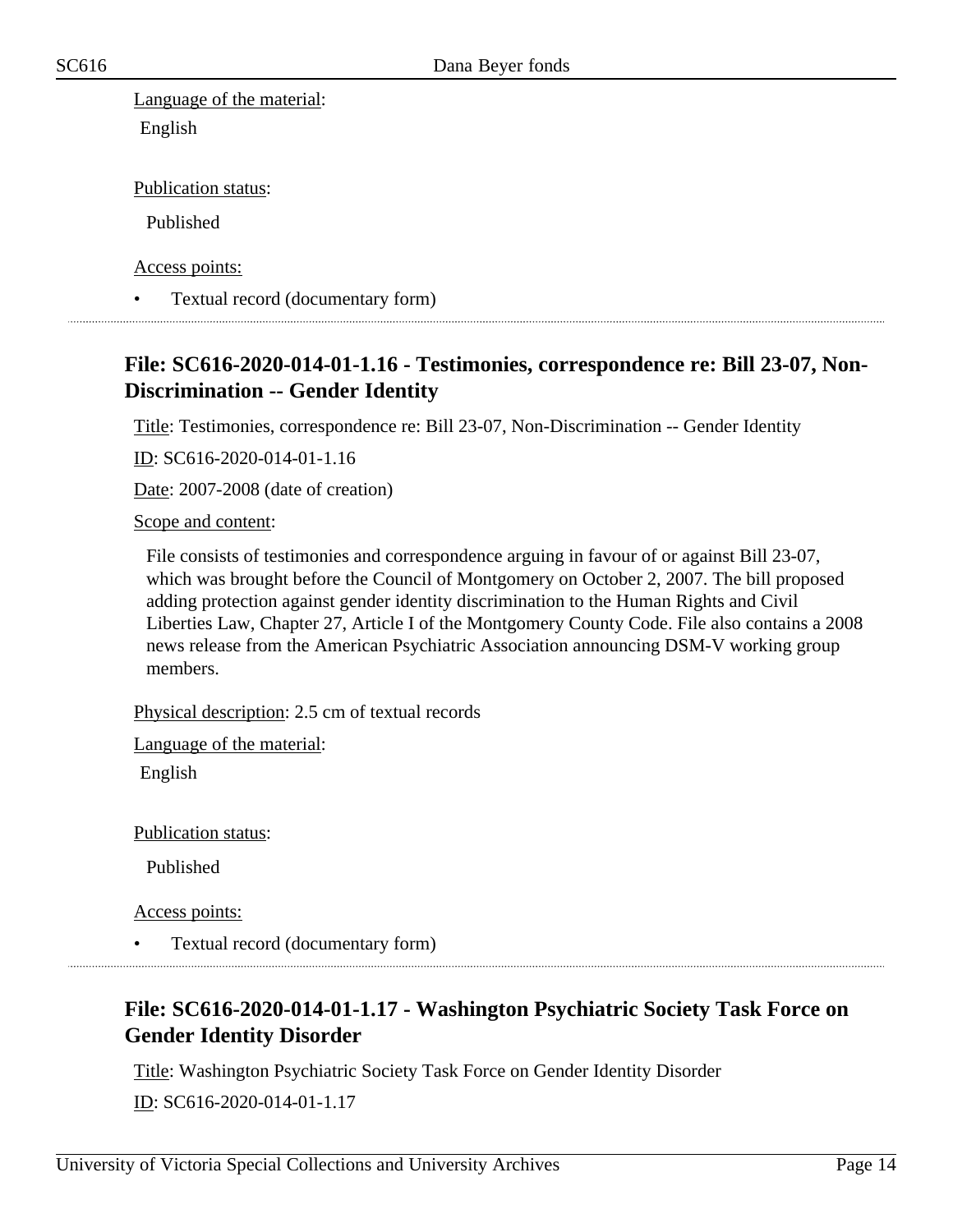Date: 2008-2011 (date of creation)

Scope and content:

File consists of material from Dana Beyer's involvement with the Washington Psychiatric Society Task Force on Gender Identity Disorder, which replaced the DSM-IV diagnosis of "gender identity disorder" with "gender dysphoria" in the DSM-V. Records include correspondence, contact list, report and drafts, the motion passed by the WPS, published article, and draft definitions.

Physical description: .5 cm of textual records

Language of the material:

English

Publication status:

Published

Access points:

• Textual record (documentary form)

# <span id="page-14-0"></span>**File: SC616-2020-014-01-1.21 - LGBTQ activism literature**

Title: LGBTQ activism literature

ID: SC616-2020-014-01-1.21

Date: 2009-2013 (date of creation)

Scope and content:

File consists of literature from LGBTQ activism organizations. Documents include pamphlet titled "Supportive Families, Healthy Children: Helping Families with Lesbian, Gay, Bisexual & Transgender Children", description of a presentation by Beyer, leaflet titled "Department of Justice Civil Rights division Protecting the Rights of LGBTI Individuals", and a calendar titled "Trans Beauties: The CASA RUBY Girls of 2013".

Physical description: .5 cm of textual records

Language of the material:

English

Publication status:

Published

Access points: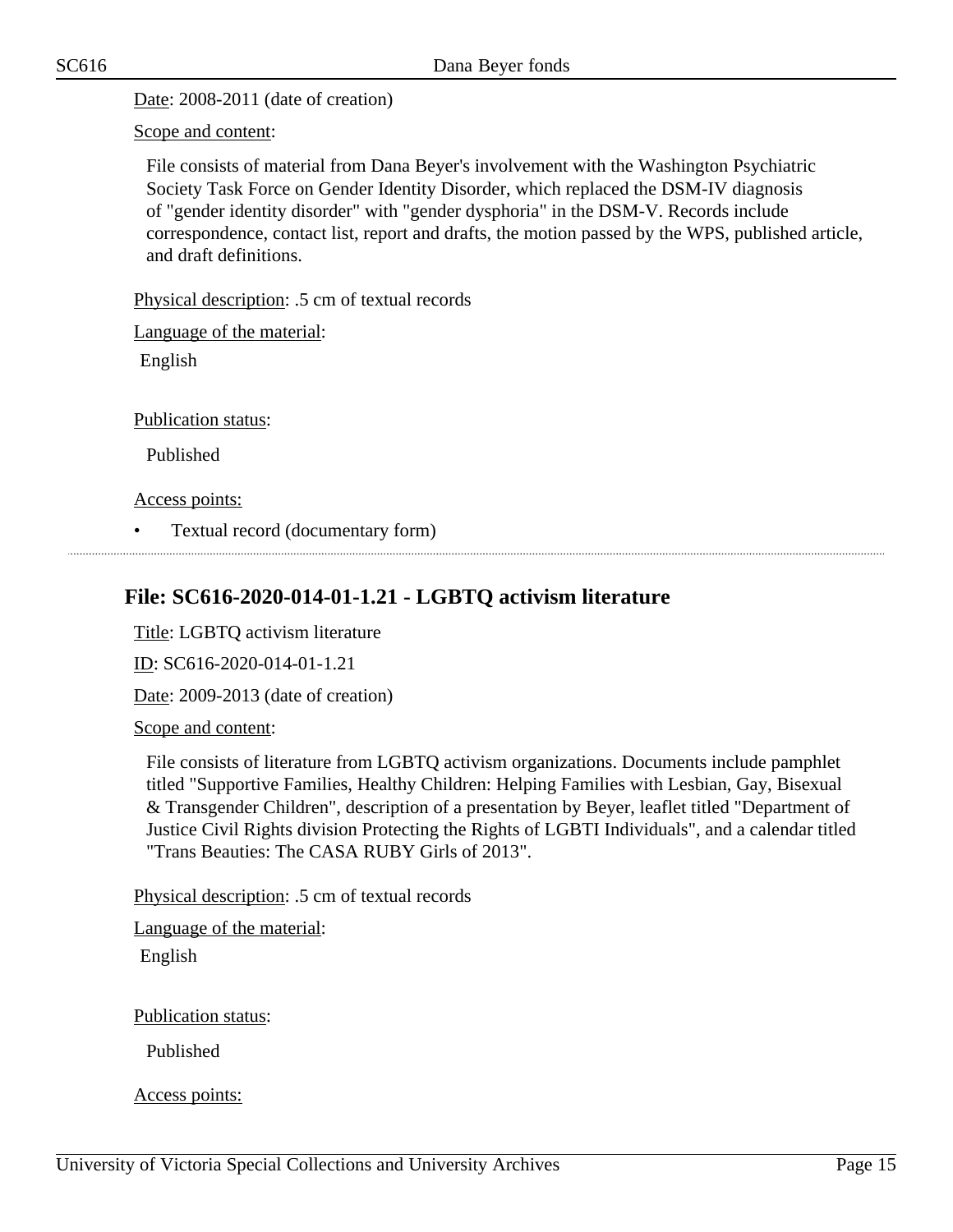• Textual record (documentary form)

#### <span id="page-15-0"></span>**File: SC616-2020-014-01-1.22 - Hineini Curriculum Resource Guide**

Title: Hineini Curriculum Resource Guide ID: SC616-2020-014-01-1.22

Date: 2013 (date of creation)

Physical description: 153 p. : illustrations

Language of the material:

English

Publication status:

Published

Access points:

• Textual record (documentary form)

# <span id="page-15-1"></span>**File: SC616-2020-014-01-2.27 - Equality Maryland**

Title: Equality Maryland ID: SC616-2020-014-01-2.27 Date: 2004-2009 (date of creation) Scope and content: a

Physical description: .5 cm of textual records Language of the material: English

Publication status:

Published

Access points:

• Textual record (documentary form)

# <span id="page-15-2"></span>**File: SC616-2020-014-01-3.33 - Activism awards**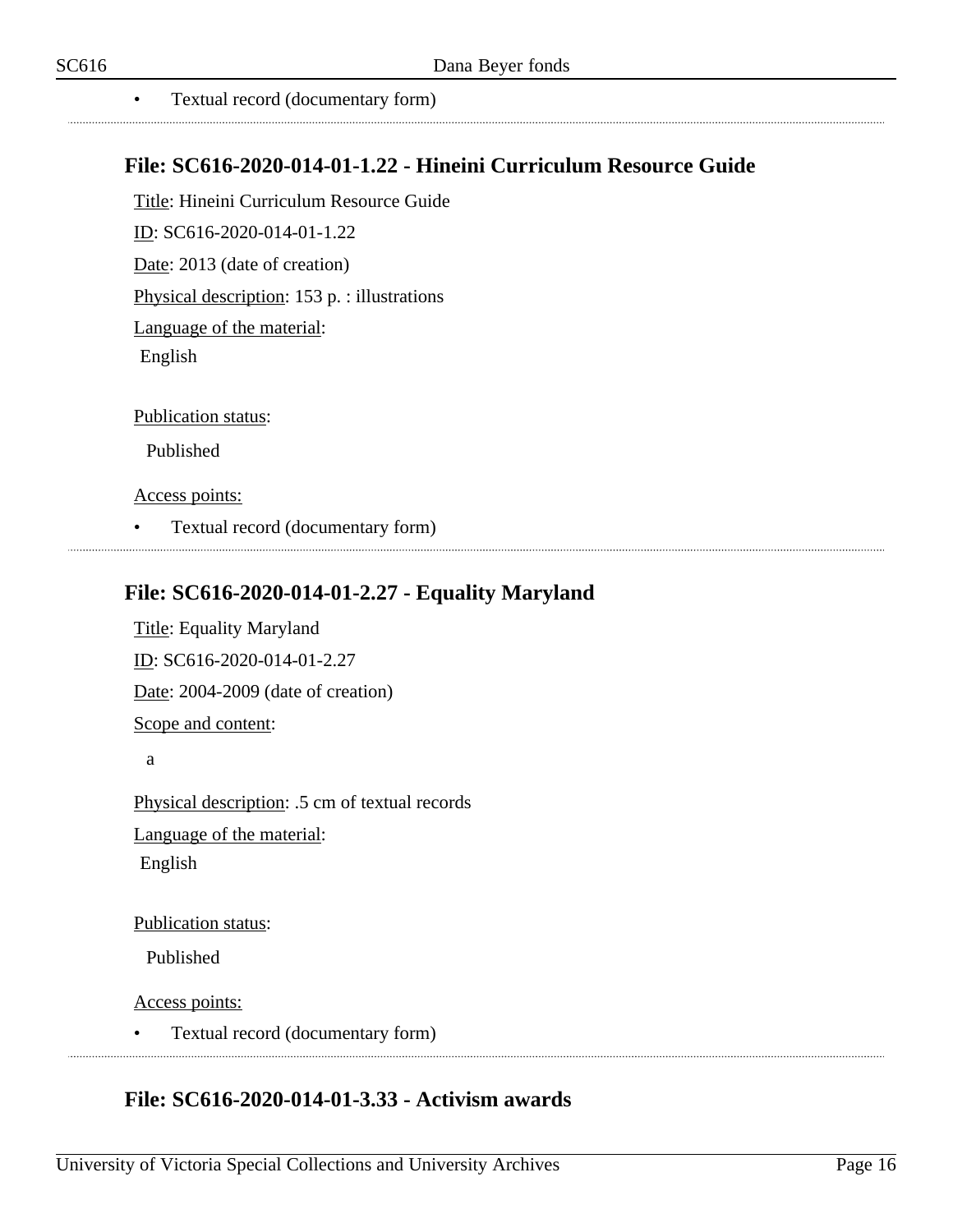Title: Activism awards

ID: SC616-2020-014-01-3.33

Date: 2010, 2011 (date of creation)

Scope and content:

File contains two glass awards: Community Advocacy award from Capital Area Gay & Lesbian Chamber of Commerce (2010) and Best Transgender Advocate award from the Washington Blade Best of Gay DC (2011).

Physical description: 2 awards : glass ; 17 x 18 cm and 12 x 16 cm

Language of the material:

English

Publication status:

Published

Access points:

• Object (documentary form)

# <span id="page-16-0"></span>**File: SC616-2020-014-01-3.34 - Activism ephemera**

Title: Activism ephemera

ID: SC616-2020-014-01-3.34

Date: n.d. (date of creation)

Scope and content:

File contains buttons, pins, name tags and other ephemera from Dana Beyer's transgender activism activities. They are subdivided into three categories: Gender Rights Maryland, Jewish activism, and miscellaneous.

Gender Rights Maryland ephemera includes one name tag with metal bell, one pin in the shape of Maryland state, and one button reading "I Support SB212 -- Trans Rights Now -- GenderRightsMaryland.org".

Jewish activism ephemera includes one name tag for A Wider Bridge, one pin for J Street, one pin for the GLOE engagement program at the Edlavitch DC Jewish Community Center, and one dove-shaped pin commemorating the November 4, 1995 assassination of Israeli Prime Minister Yitzhak Rabin, who played a leading role in the creation of the Oslo Accords. Miscellaneous ephemera includes one pin reading "resist.", one pin for B Stigma-Free, one pin reading "Black Trans Lives Matter" from the DC Center for the LGBT Community, one bracelet from the Montgomery County Pride Center, and one square wooden pendant painted with a rainbow.

Physical description: 4 pins and other material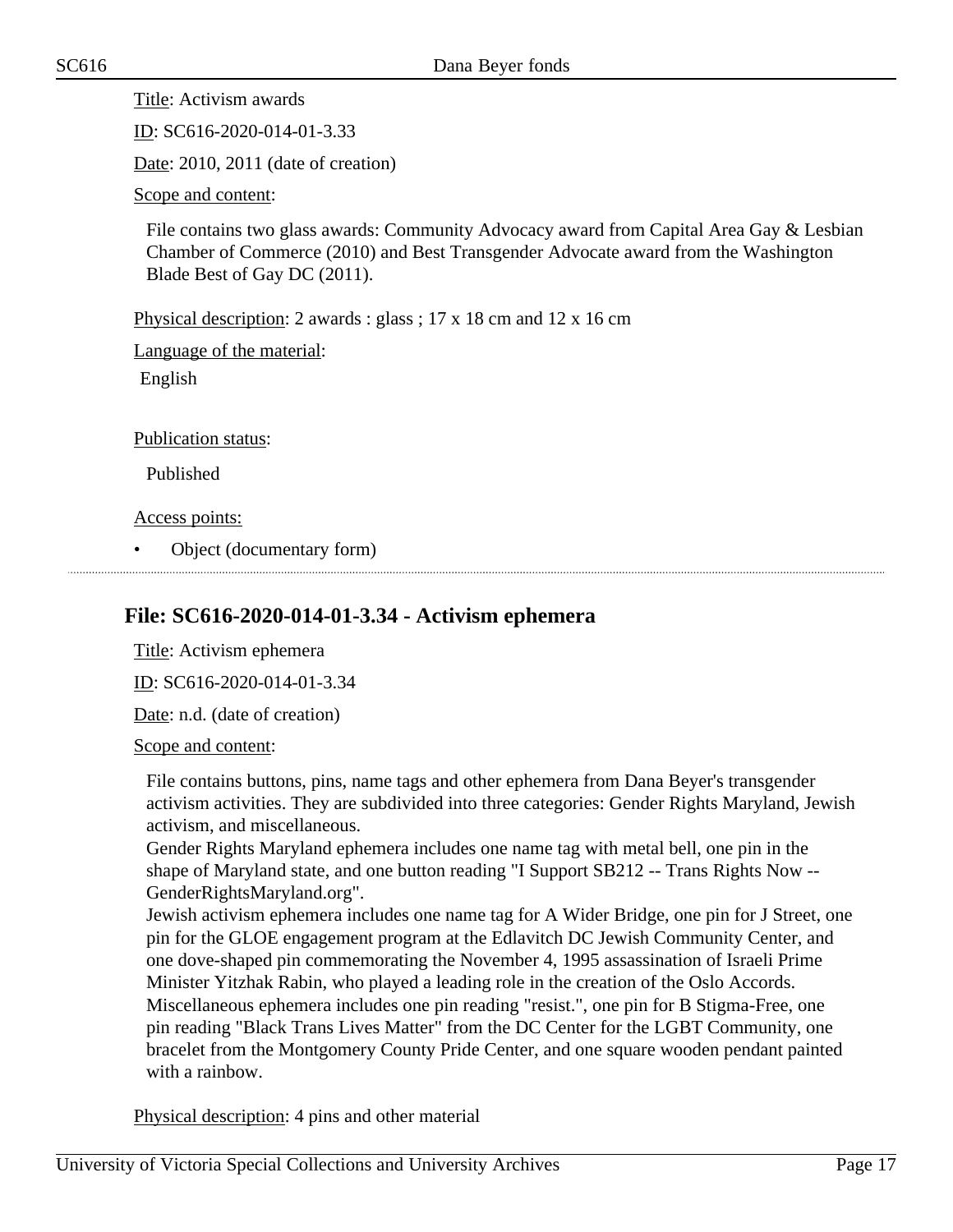Language of the material:

English

Note [generalNote]:

Also includes 4 buttons, 2 name tags, 1 pendant and 1 bracelet.

Publication status:

Published

Access points:

• Object (documentary form)

# <span id="page-17-0"></span>**Subseries: SC616-2020-014-02 - Political campaign records**

Title: Political campaign records ID: SC616-2020-014-02 Date: 2005-2018 (date of creation)

Scope and content:

Subseries documents Dana Beyer's three unsuccessful campaigns for public office: State Delegate in 2010, and State Senator in 2014 and 2018. Material includes campaign literature for Beyer and other candidates, correspondence, financial documents, meeting records, sample ballots, consulting agreements, copies of official candidacy documents, clippings and articles, speech drafts, meeting agendas, Beyer's financial disclosure form, and miscellaneous administrative documents. Material also includes buttons and an optical disk.

Physical description: 16 cm of textual records and other material

Language of the material:

English

Publication status:

Published

Access points:

• Textual record (documentary form)

# <span id="page-17-1"></span>**File: SC616-2020-014-02-1.6 - 2006 campaign records**

Title: 2006 campaign records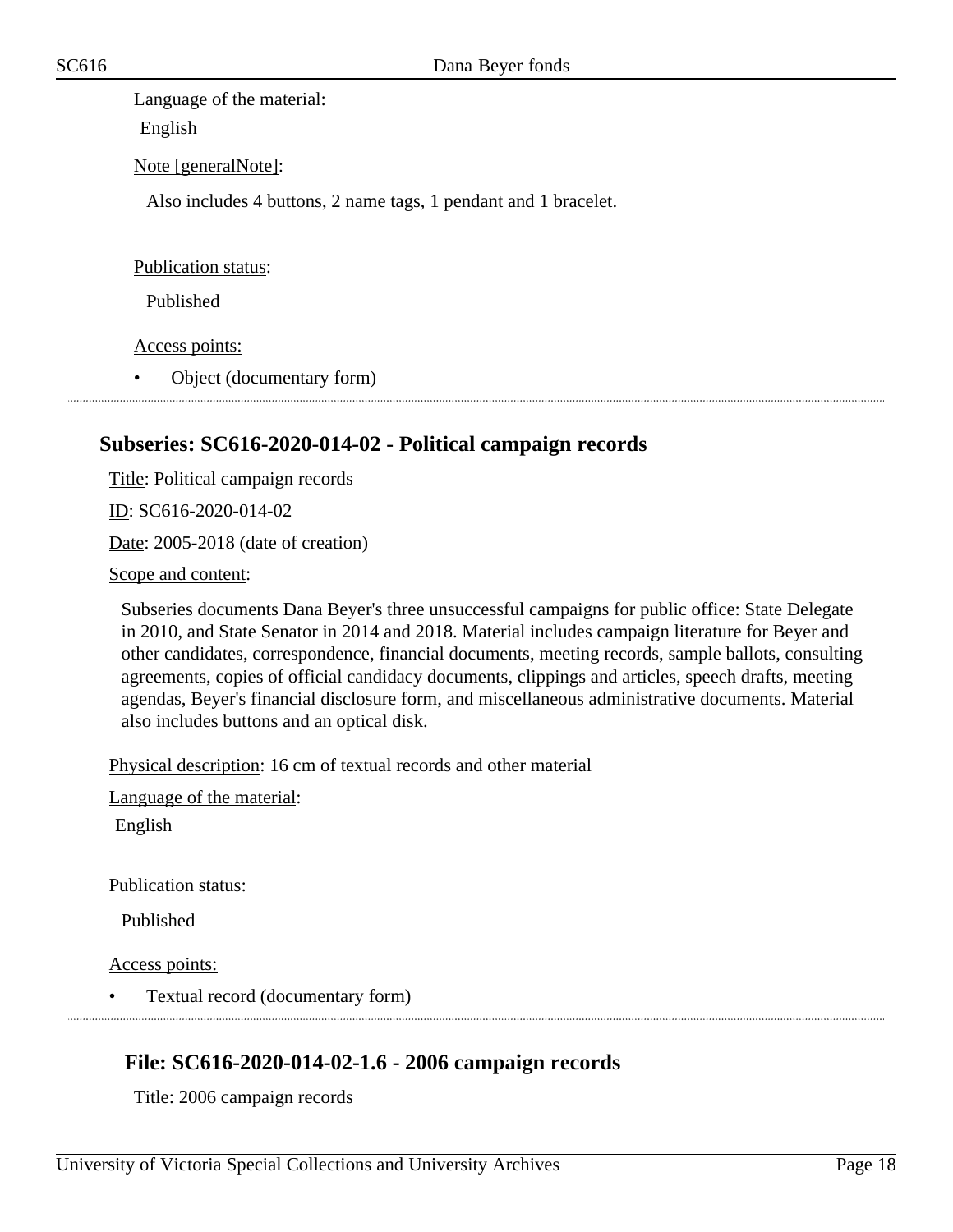$ID: SC616-2020-014-02-1.6$ 

Date: 2006 (date of creation)

Scope and content:

File documents Dana Beyer's 2006 campaign for State Delegate. Records include political consulting contracts, Official Specimen Ballot for the September 12, 2006 Primary Election, correspondence, financial documents, and Beyer's campaign literature.

Physical description: .5 cm of textual records

Language of the material:

English

Publication status:

Published

Access points:

• Textual record (documentary form)

#### <span id="page-18-0"></span>**File: SC616-2020-014-02-1.8 - 2006 campaign literature by other candidates**

Title: 2006 campaign literature by other candidates

ID: SC616-2020-014-02-1.8

Date: 2006-2016, chiefly 2006 (date of creation)

Scope and content:

File consists of outside campaign literature chiefly from Montgomery County's 2006 election.

Physical description: 1.5 cm of textual records

Language of the material:

English

Publication status:

Published

Access points:

• Textual record (documentary form)

#### <span id="page-18-1"></span>**File: SC616-2020-014-02-1.9 - 2006 campaign records**

Title: 2006 campaign records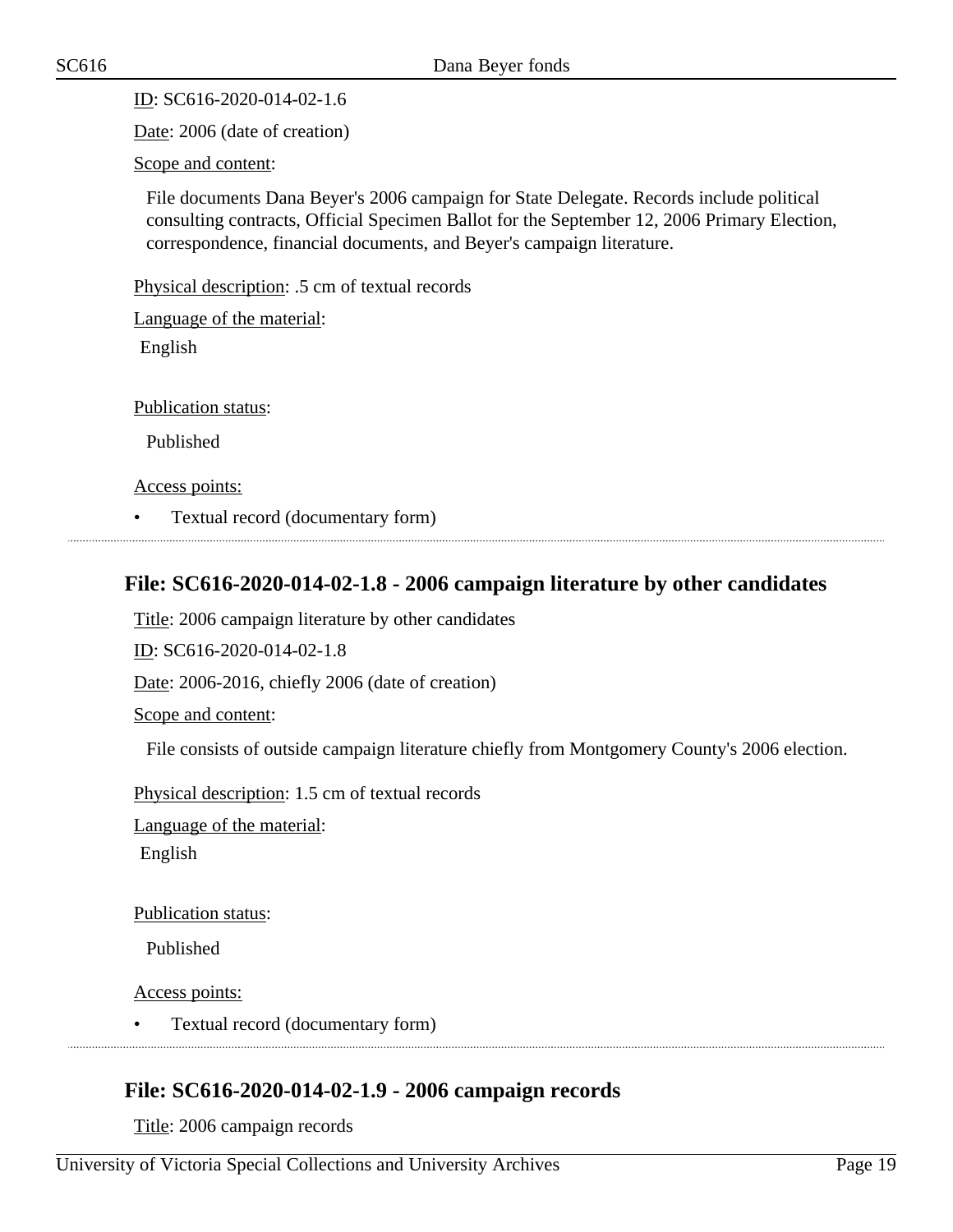ID: SC616-2020-014-02-1.9

Date: 2005-2006 (date of creation)

Scope and content:

File consists of material regarding Montgomery County's 2006 election. Records include incoming and outgoing correspondence, applications, clippings, financial records, meeting records, notes, speech draft, inauguration program, and official specimen and sample ballots.

Physical description: 2 cm of textual records

Language of the material:

English

Publication status:

Published

Access points:

• Textual record (documentary form)

#### <span id="page-19-0"></span>**File: SC616-2020-014-02-1.23 - Bumper stickers and business cards**

Title: Bumper stickers and business cards

ID: SC616-2020-014-02-1.23

Date: 2010-2018 (date of creation)

Scope and content:

File consists of bumper stickers, business cards, and round stickers for Dana Beyer's 2010 (red) and 2018 (green) campaigns.

Physical description: \* 6 stickers \* 4 business cards Language of the material:

English

Publication status:

Published

Access points:

• Textual record (documentary form)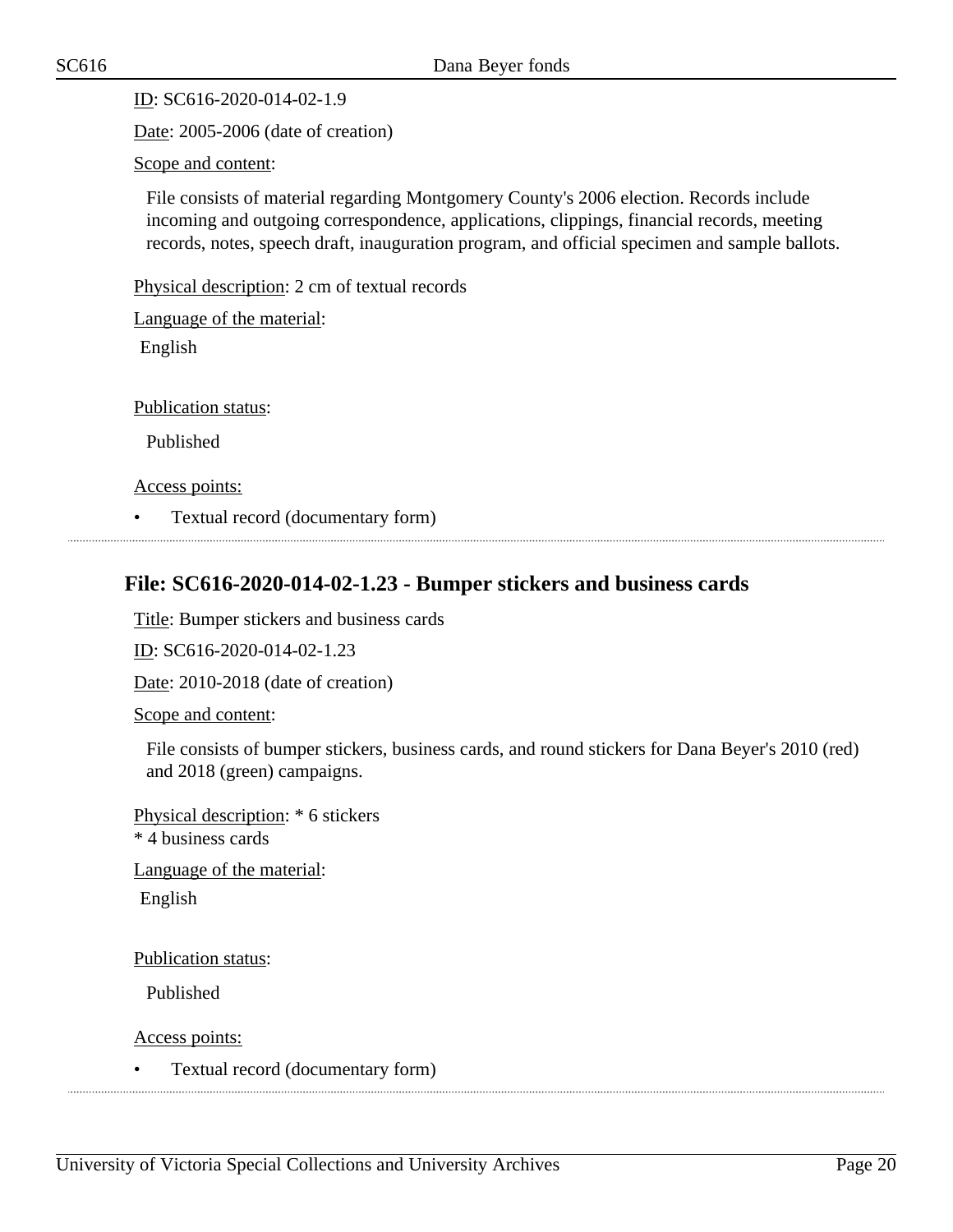#### <span id="page-20-0"></span>**File: SC616-2020-014-02-1.24 - 2018 campaign literature and records**

Title: 2018 campaign literature and records

ID: SC616-2020-014-02-1.24

Date: 2017-2018 (date of creation)

Scope and content:

File consists of campaign literature and records documenting Dana Beyer's 2018 campaign for State Senate. Records include correspondence, consulting agreement, Certificate of Candidacy, and Candidate Filing Receipt.

Physical description: 1.5 cm of textual records

Language of the material:

English

Publication status:

Published

Access points:

• Textual record (documentary form)

# <span id="page-20-1"></span>**File: SC616-2020-014-02-1.25 - 2018 campaign literature by other candidates (1 of 2)**

Title: 2018 campaign literature by other candidates (1 of 2)

ID: SC616-2020-014-02-1.25

Date: 2018 (date of creation)

Scope and content:

File consists of 2018 campaign literature by other candidates in Montgomery County, including opponents running for State Senate and candidates for other elected positions, such as Central Committee, state delegate, and County Executive. File also includes voter guides and clippings.

Physical description: 2.5 cm of textual records

Language of the material:

English

Note [generalNote]:

File is 1 of 2.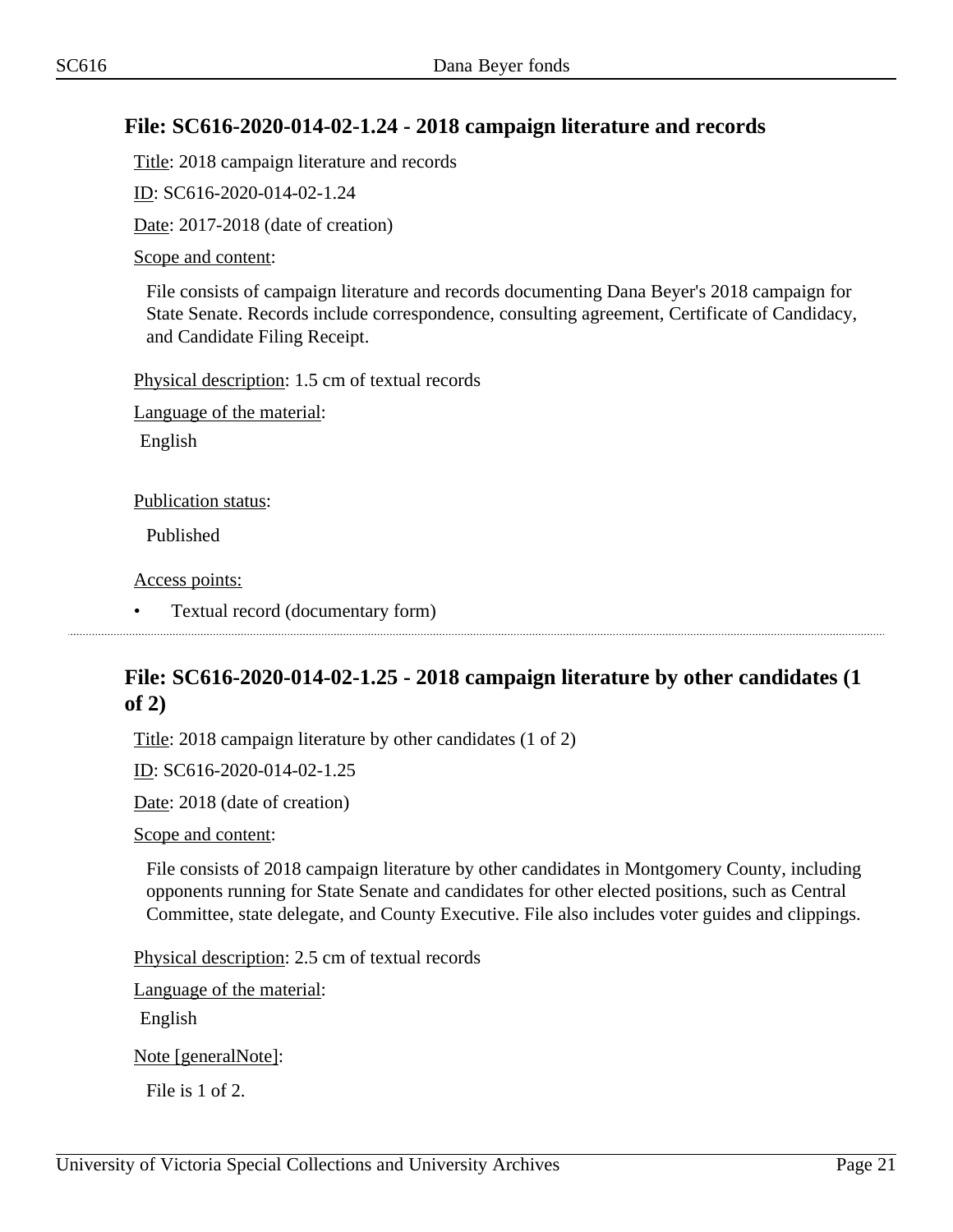#### Publication status:

Published

#### Access points:

• Textual record (documentary form)

# <span id="page-21-0"></span>**File: SC616-2020-014-02-2.26 - 2018 campaign literature by other candidates (2 of 2)**

Title: 2018 campaign literature by other candidates (2 of 2)

ID: SC616-2020-014-02-2.26

Date: 2018 (date of creation)

Scope and content:

File consists of 2018 campaign literature by other candidates in Montgomery County, including opponents running for State Senate and candidates for other elected positions, such as Central Committee, state delegate, and County Executive. File also includes voter guides and clippings.

Physical description: 2.5 cm of textual records

Language of the material:

English

Note [generalNote]:

File is 2 of 2.

Publication status:

Published

Access points:

• Textual record (documentary form)

#### <span id="page-21-1"></span>**File: SC616-2020-014-02-2.28 - 2014 campaign literature and records**

Title: 2014 campaign literature and records

ID: SC616-2020-014-02-2.28

Date: 2011-2014 (date of creation)

Scope and content:

File consists of 2018 campaign literature and records documenting Dana Beyer's 2014 campaign for State Senate. Records include Dallas Principles literature, campaign literature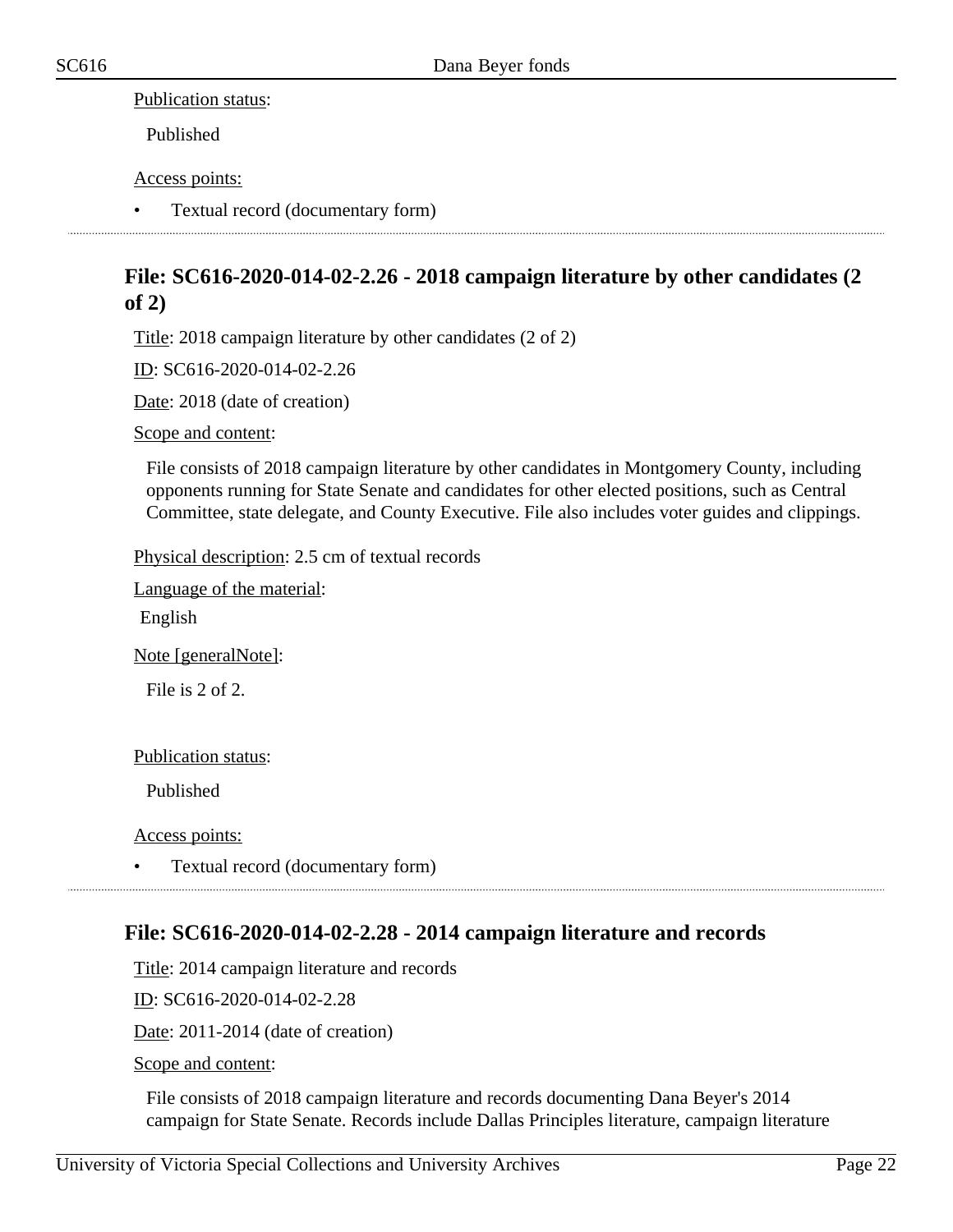SC616 Dana Beyer fonds

by Dana Beyer and by other candidates, clippings and articles, correspondence, voter guide, "Report of the Ballot Questions Advisory Committee of the Montgomery County Democratic Party" (2012), and literature and communication from the Beytin Agency, a political consulting firm hired by Beyer.

Physical description: 2 cm of textual records

Language of the material:

English

Publication status:

Published

Access points:

• Textual record (documentary form)

#### <span id="page-22-0"></span>**File: SC616-2020-014-02-2.29 - Campaign literature and records**

Title: Campaign literature and records

ID: SC616-2020-014-02-2.29

Date: 2005-2018 (date of creation)

Scope and content:

File consists of campaign literature and records documenting Montgomery County's 2010 and 2018 elections by Dana Beyer and other candidates. 2018 election material consists of campaign literature by Dana Beyer and other candidates. 2010 election material includes campaign literature, correspondence, web page printouts, articles and clippings, meeting agenda, and other administrative records.

Physical description: 1.5 cm of textual records

Language of the material:

English

Publication status:

Published

Access points:

• Textual record (documentary form)

# <span id="page-22-1"></span>**File: SC616-2020-014-02-2.30 - Lake Research Partners report**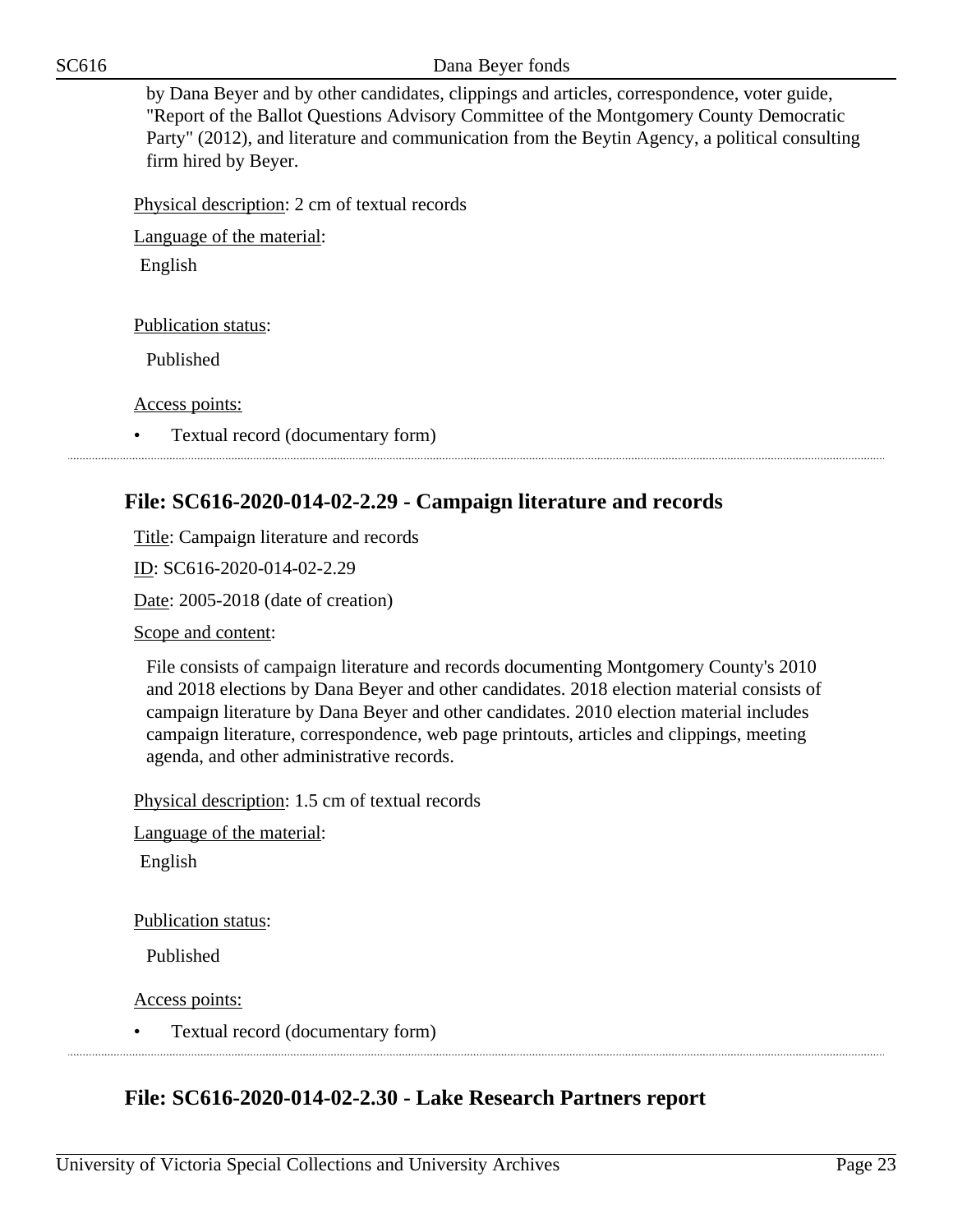Title: Lake Research Partners report

ID: SC616-2020-014-02-2.30

Date: 2009 (date of creation)

Scope and content:

File consists of a research report created in September 2009 for Dana Beyer's 2010 campaign for State Delegate. Documents include bound copy of "Findings from a Survey of 400 Likely Democratic Primary Election Voters in Montgomery County", and "Maryland LD-18 Final Weighted Frequencies".

Physical description: .5 cm of textual records

Language of the material:

English

Publication status:

Published

Access points:

• Textual record (documentary form)

#### <span id="page-23-0"></span>**File: SC616-2020-014-02-2.31 - 2010 and 2014 campaign literature and records**

Title: 2010 and 2014 campaign literature and records

ID: SC616-2020-014-02-2.31

Date: 2008-2014 (date of creation)

Scope and content:

File consists of campaign literature and records documenting Montgomery County's 2010 and 2014 elections. 2014 election material consists of campaign literature by Dana Beyer and other candidates. 2010 election material includes an optical disk labeled "Dana Beyer Candidates Forum 2010", campaign literature, political consultation records, "Women in Elective Office Fact Sheet" (2008), a list of Beyer's political accomplishments, voter guide, copies of official candidacy documents, and a financial disclosure statement. File also contains 2010 candidate endorsement material, including clippings and articles, voter guide, correspondence, and a list of Montgomery County endorsements.

Physical description: \* 1.5 cm of textual records \* 1 optical disk Language of the material:

English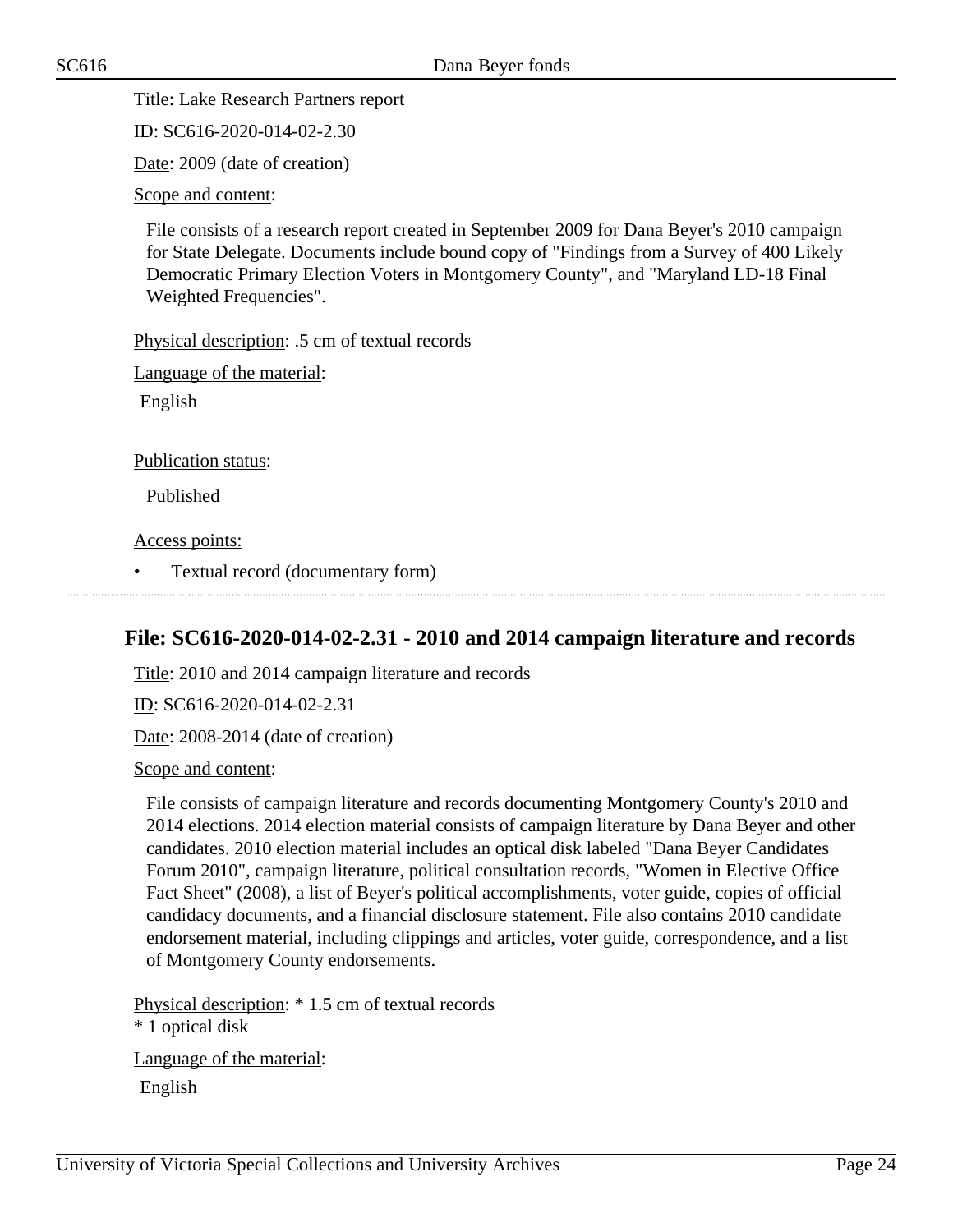#### Publication status:

Published

#### Access points:

• Textual record (documentary form)

#### <span id="page-24-0"></span>**File: SC616-2020-014-02-3.35 - Campaign ephemera**

Title: Campaign ephemera

ID: SC616-2020-014-02-3.35

Date: [between 2010 and 2018] (date of creation)

Scope and content:

File contains name tags and other ephemera from Dana Beyer's political activities. They are subdivided into two categories: Dana Beyer's campaigns and Hillary Clinton's 2016 presidential campaign.

Dana Beyer's campaign ephemera consists of two name tags, one for her 2014 campaign. Clinton's campaign ephemera consists of one button reading "Trans for Hillary", and one plastic H with an arrow embossed with the Maryland state flag.

Physical description: \* 2 name tags

- \* 1 button
- \* 1 badge

Language of the material:

English

Publication status:

Published

Access points:

• Object (documentary form)

# <span id="page-24-1"></span>**Subseries: SC616-2020-014-03 - DES research material**

Title: DES research material ID: SC616-2020-014-03 Date: 1971-2006, chiefly 2001-2003 (date of creation) Scope and content:

Subseries documents Dana Beyer's research on the effects of in-utero exposure to diethylstilbestrol (DES), which she conducted with colleagues Scott Kerlin from the University of Victoria, and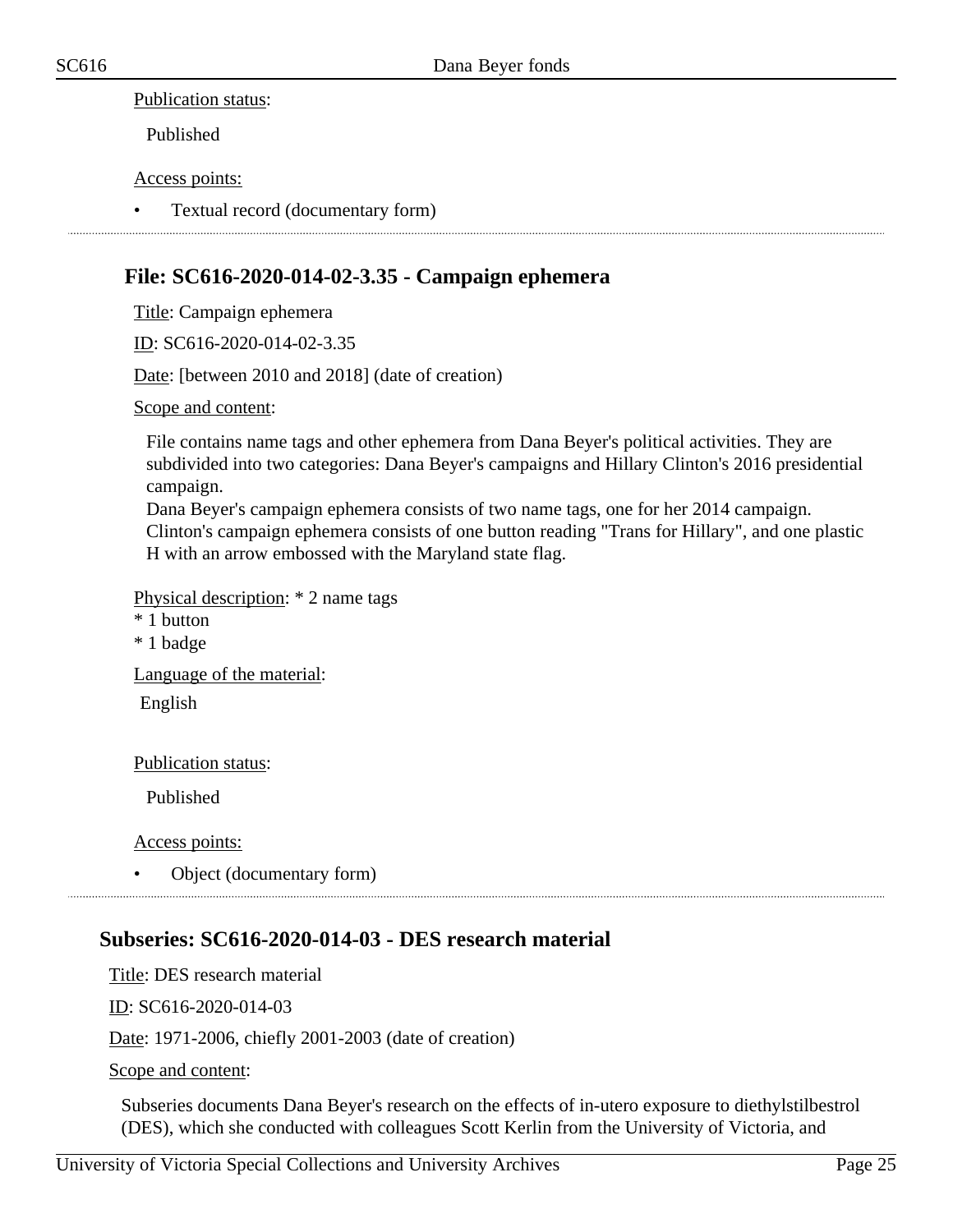Milton Diamond from the University of Hawai'i at M#noa. Material includes correspondence, research papers and presentations, articles, and clippings.

Physical description: 5.5 cm of textual records

Language of the material:

English

#### Publication status:

Published

Access points:

• Textual record (documentary form)

# **File: SC616-2020-014-03-1.18 - DES papers (1 of 3)**

Title: DES papers (1 of 3)

ID: SC616-2020-014-03-1.18

Date: 1971-2006, chiefly 2001-2003 (date of creation)

<span id="page-25-0"></span>

Scope and content:

File includes paper written by Scott Kerlin and Dana Beyer, under the name Wayne Beyer: "The DES Sons Online Discussion Network: Critical Issues and the Need for Further Research" (February 2001).

Physical description: 1.5 cm of textual records

Language of the material:

English

Note [generalNote]:

File is 1 of 3.

Publication status:

Published

Access points:

• Textual record (documentary form)

# <span id="page-25-1"></span>**File: SC616-2020-014-03-1.19 - DES papers (2 of 3)**

Title: DES papers (2 of 3)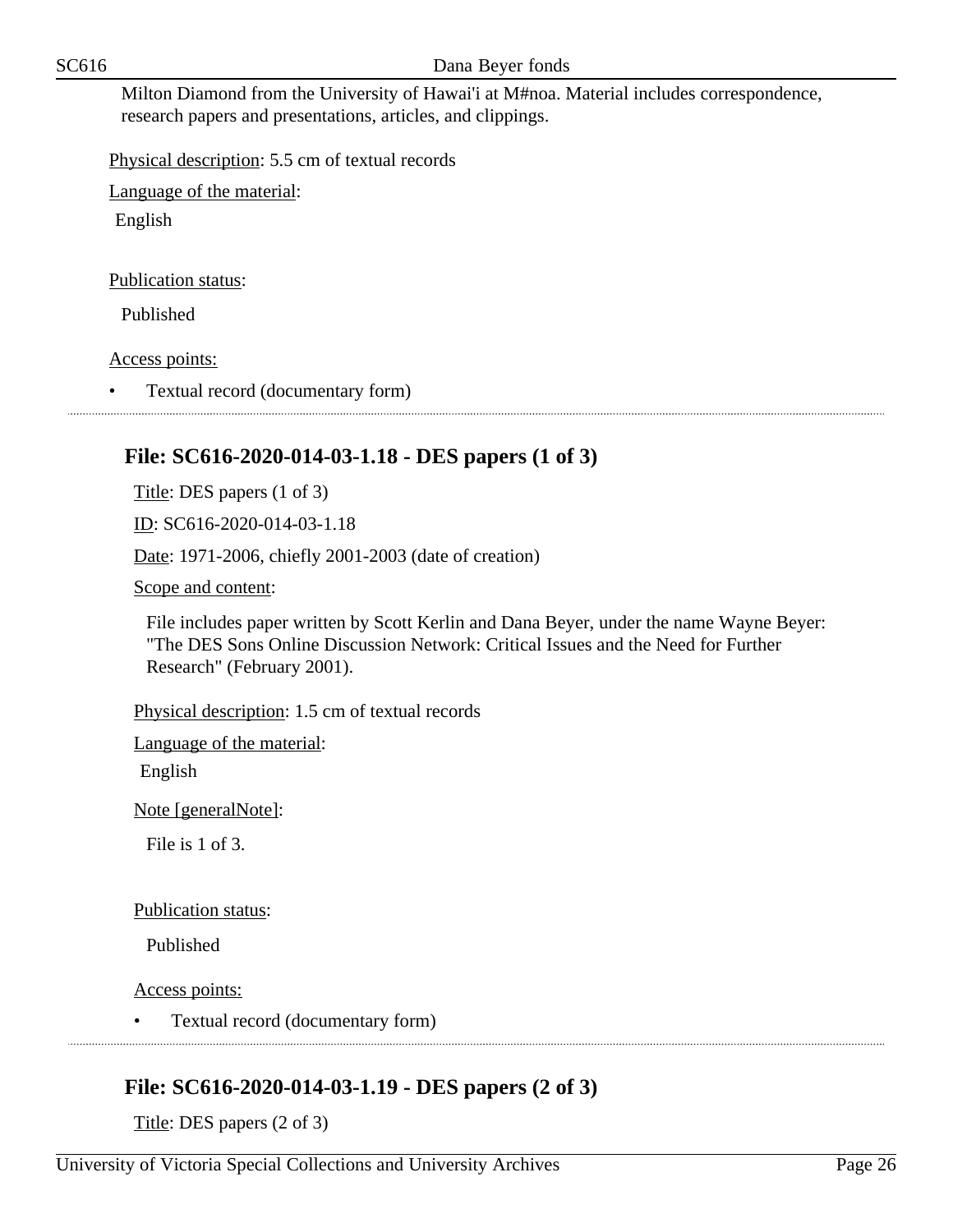ID: SC616-2020-014-03-1.19 Date: 1983, 2001-2003 (date of creation) Physical description: 2 cm of textual records Language of the material: English Note [generalNote]:

File is 2 of 3.

Publication status:

Published

Access points:

• Textual record (documentary form)

#### <span id="page-26-0"></span>**File: SC616-2020-014-03-1.20 - DES papers (3 of 3)**

Title: DES papers (3 of 3) ID: SC616-2020-014-03-1.20 Date: 1975-2003, chiefly 2001-2003 (date of creation) Physical description: 2 cm of textual records Language of the material: English Note [generalNote]: File is 3 of 3. Publication status:

Published

Access points:

• Textual record (documentary form)

#### <span id="page-26-1"></span>**Subseries: SC616-2020-014-04 - Ephemera**

Title: Ephemera ID: SC616-2020-014-04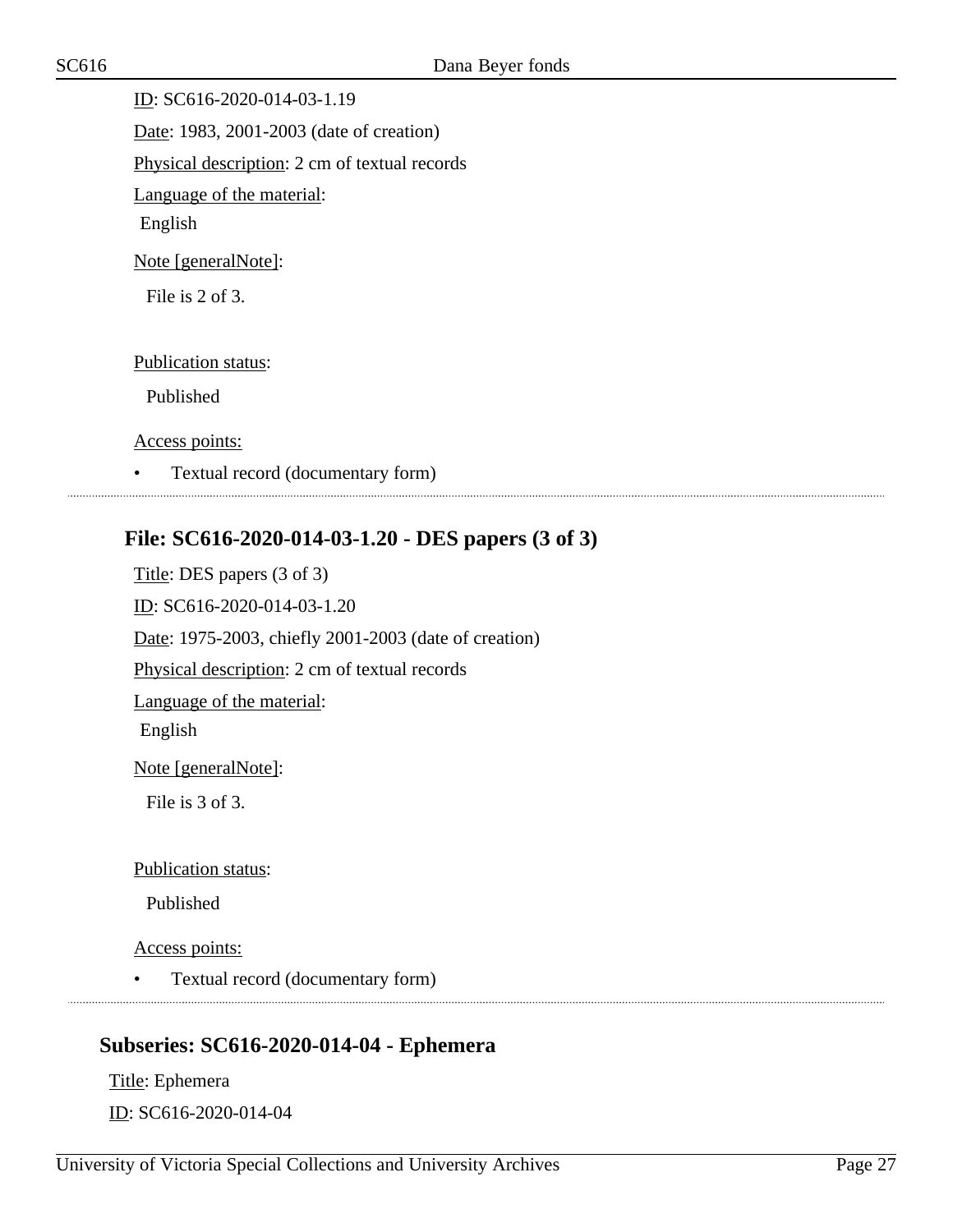Date: n.d. (date of creation)

Scope and content:

Subseries includes business cards collected by Dana Beyer, and one signed baseball.

Physical description: \* 47 business cards

\* 1 baseball

Language of the material:

English

Publication status:

Published

Access points:

• Object (documentary form)

#### <span id="page-27-0"></span>**File: SC616-2020-014-04-2.32 - Miscellaneous business cards**

Title: Miscellaneous business cards

ID: SC616-2020-014-04-2.32

Date: n.d. (date of creation)

Scope and content:

File consists of business cards collected by Dana Beyer, removed from a leather binder. Businesses and individuals include Beyer herself, consultants, health practitioners, activist organizations, attorneys, the Rikki Swin Institute, and others.

Physical description: 47 business cards

Language of the material:

English

Publication status:

Published

Access points:

• Textual record (documentary form) 

#### <span id="page-27-1"></span>**File: SC616-2020-014-04-3.36 - Baseball**

Title: Baseball